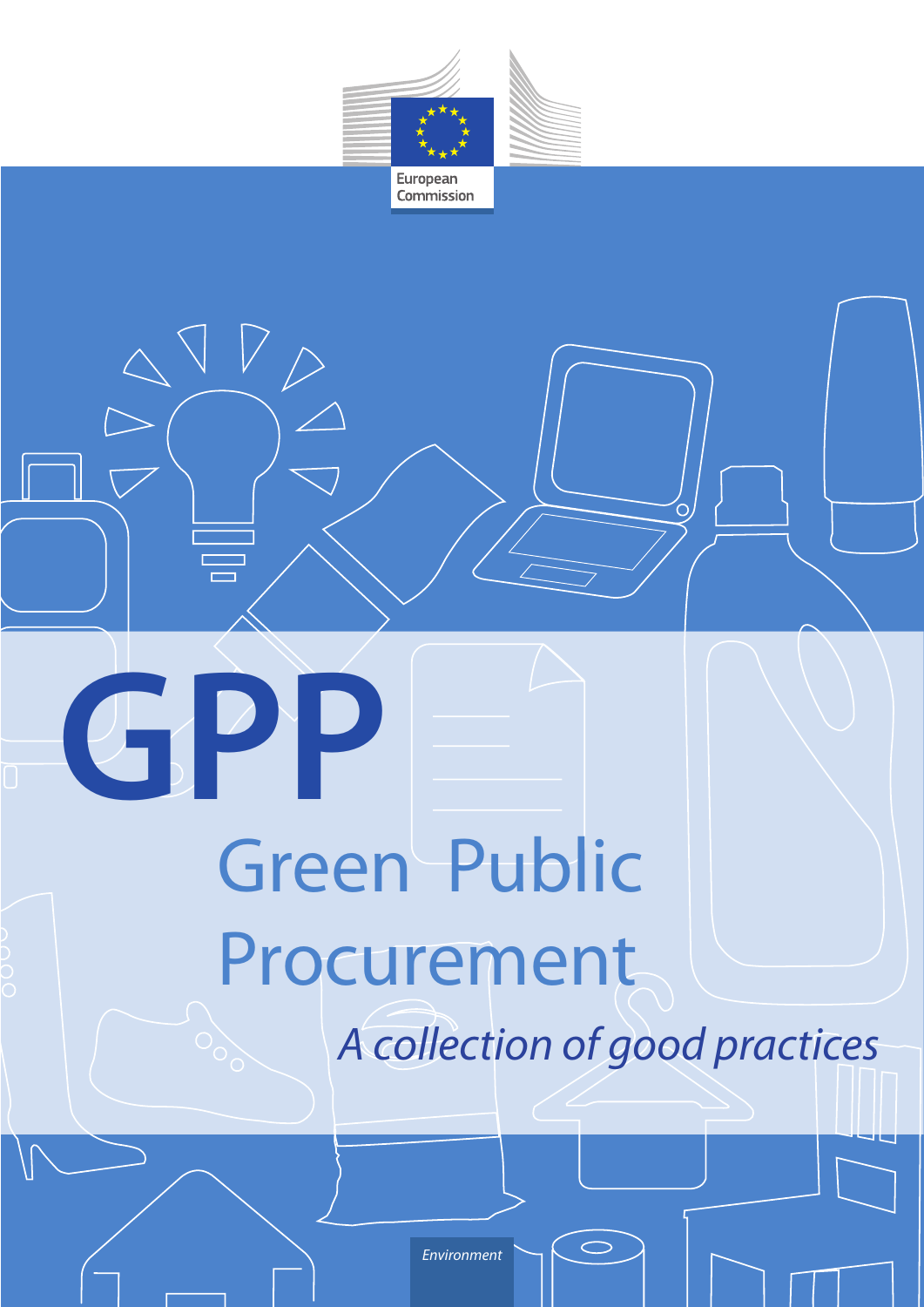

### **Important notice**

This good practice collection is an indicative document of the Commission services and cannot be considered binding to this institution in any way. The examples are based on information provided by the respective public authority.

Cover and brochure design: Iberia Zafira (BIO Intelligence Service)

This brochure has been compiled under Contract № ENV.G.2/SER/2009/0030 between the European Commission, BIO Intelligence Service, and ICLEI – Local Governments for Sustainability.

### **Europe Direct is a service to help you find answers to your questions about the European Union**

### **Freephone number (\*): 00 800 6 7 8 9 10 11**

(\*) Certain mobile telephone operators do not allow access to 00 800 numbers or these calls may be billed.

More information on Green Public Procurement is available on the Internet (http://europa.eu/environment/gpp/).

Cataloguing data can be found at the end of this publication.

Luxembourg: Publications Office of the European Union, 2012

ISBN: 978-92-79-26276-0

DOI: 10.2779/93178

© European Commission, 2012

Reproduction is authorised provided the source is acknowledged.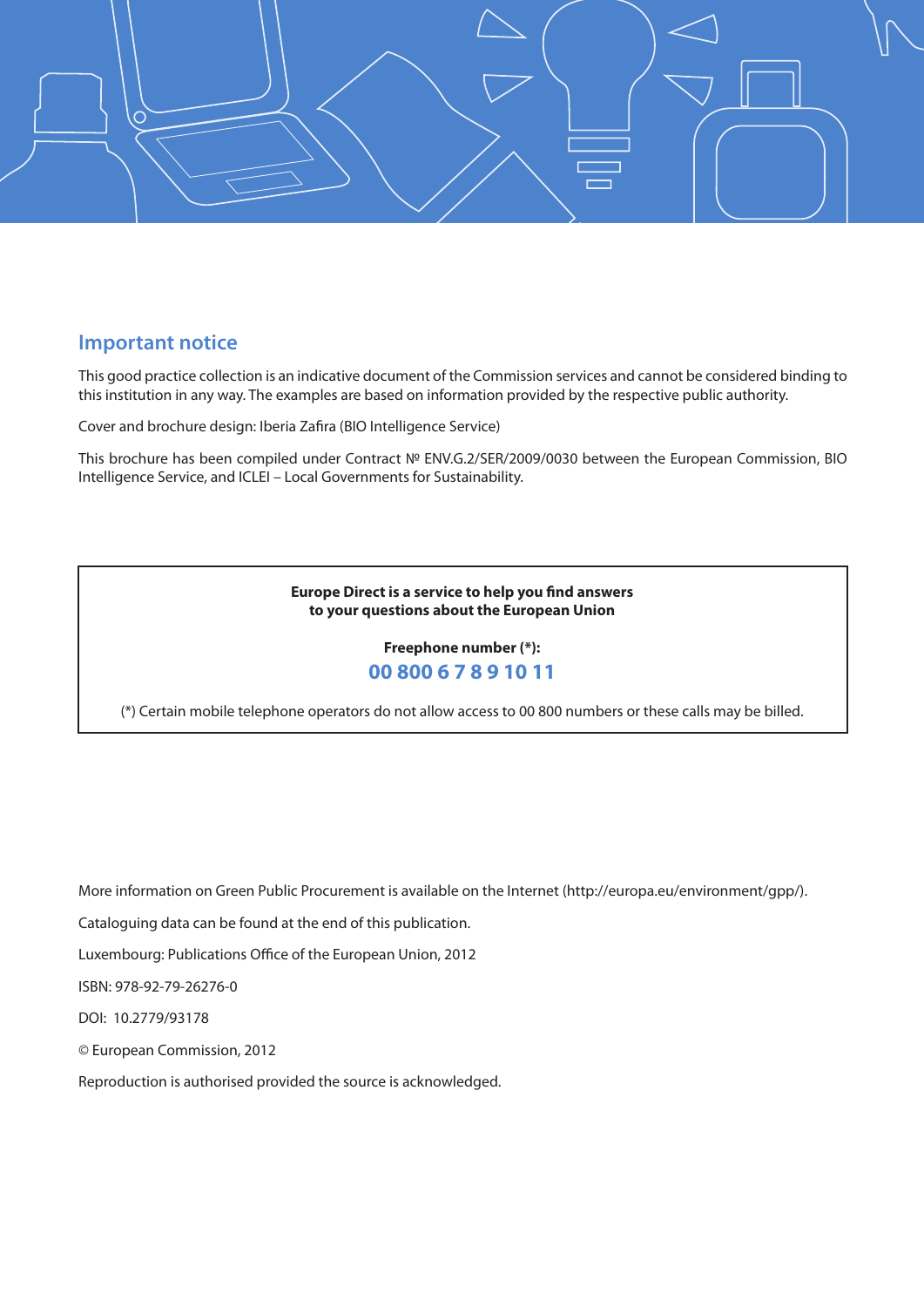

# **Content**

|                                                                                   | $\mathbf{1}$            |
|-----------------------------------------------------------------------------------|-------------------------|
|                                                                                   | $\overline{2}$          |
|                                                                                   | $\overline{\mathbf{3}}$ |
| Kolding's procurement of climate-friendly lighting solutions_______________5      |                         |
| Italian public buildings save with energy services framework<br>7                 |                         |
| Evironmentally-friendly office IT equipment in Stockholm__________________9       |                         |
| Efficient purchasing of laboratory supplies in Maynooth_______________________11  |                         |
|                                                                                   |                         |
| Centralised procurement of greener office supplies_____________________________15 |                         |
|                                                                                   |                         |
|                                                                                   |                         |
|                                                                                   | 21                      |
|                                                                                   | 23                      |
|                                                                                   | 25                      |
|                                                                                   | 27                      |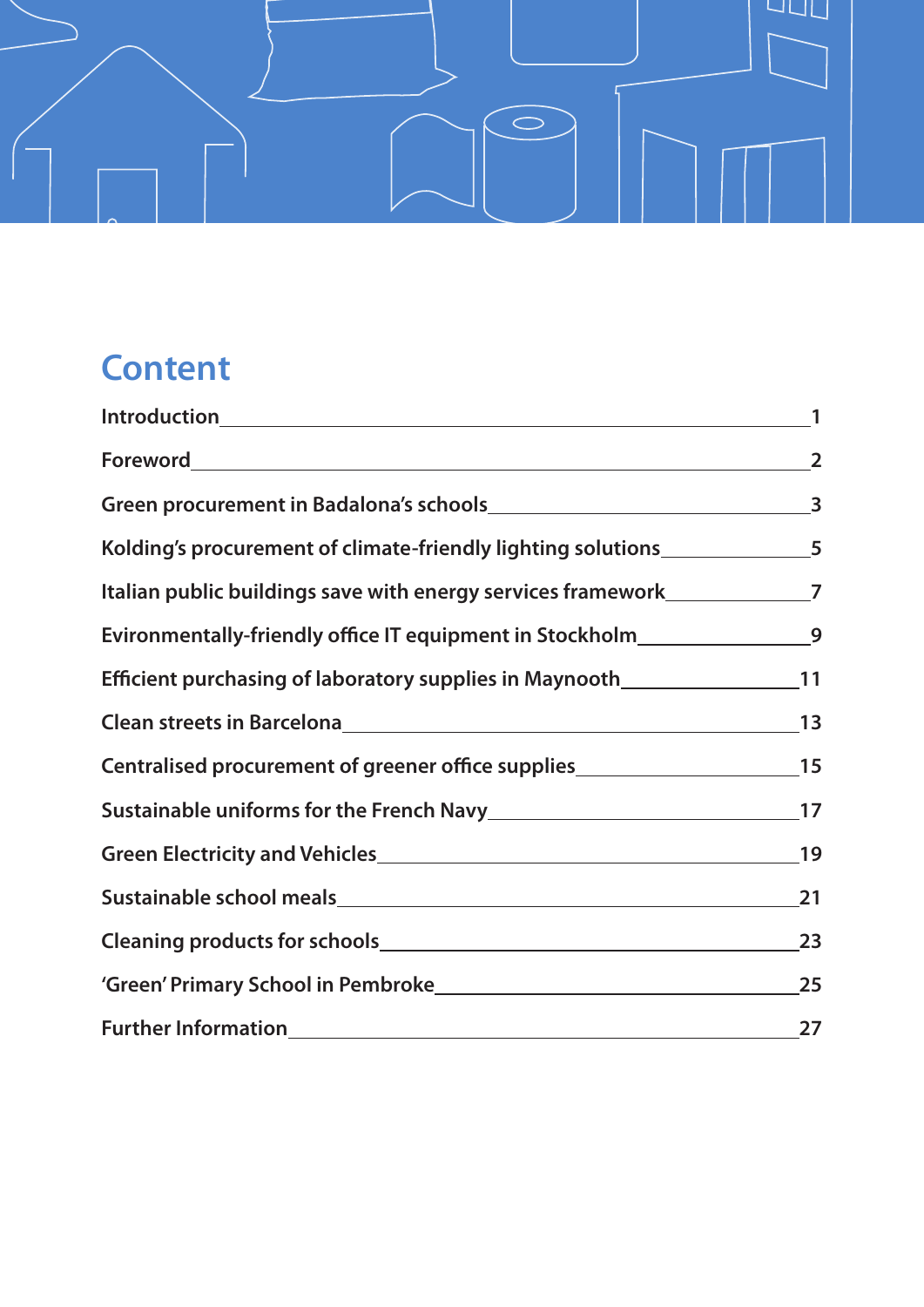<span id="page-3-0"></span>

# **Introduction**

Green Public Procurement (GPP) is a process whereby public authorities seek to procure goods, services and works with a reduced environmental impact throughout their life cycle when compared to goods, services and works with the same primary function that would otherwise be procured. GPP is a voluntary instrument, which means that Member States and public authorities can determine the extent to which they implement it.

Public authorities are major consumers in Europe, spending approximately 2 trillion Euros annually, equivalent to approximately 19% of the EU's gross domestic product. By using their purchasing power to choose goods and services with lower impacts on the environment, they can make an important contribution to sustainable consumption and production.

Since January 2010, the European Commission has published on its website a series of examples of the implementation of GPP throughout different Member States. These examples shall illustrate how European public authorities have successfully launched 'green' tenders, and provide guidance for others who wish to do the same. This brochure includes a collection of some of the most interesting examples collected over the years.

The brochure is available on the European Commission website on GPP, which contains further practical information, useful links and contact information for contracting authorities who want to make their purchases greener (<http://europa.eu.int/comm/environment/gpp/>).

Further contact information can be found at the end of this publication.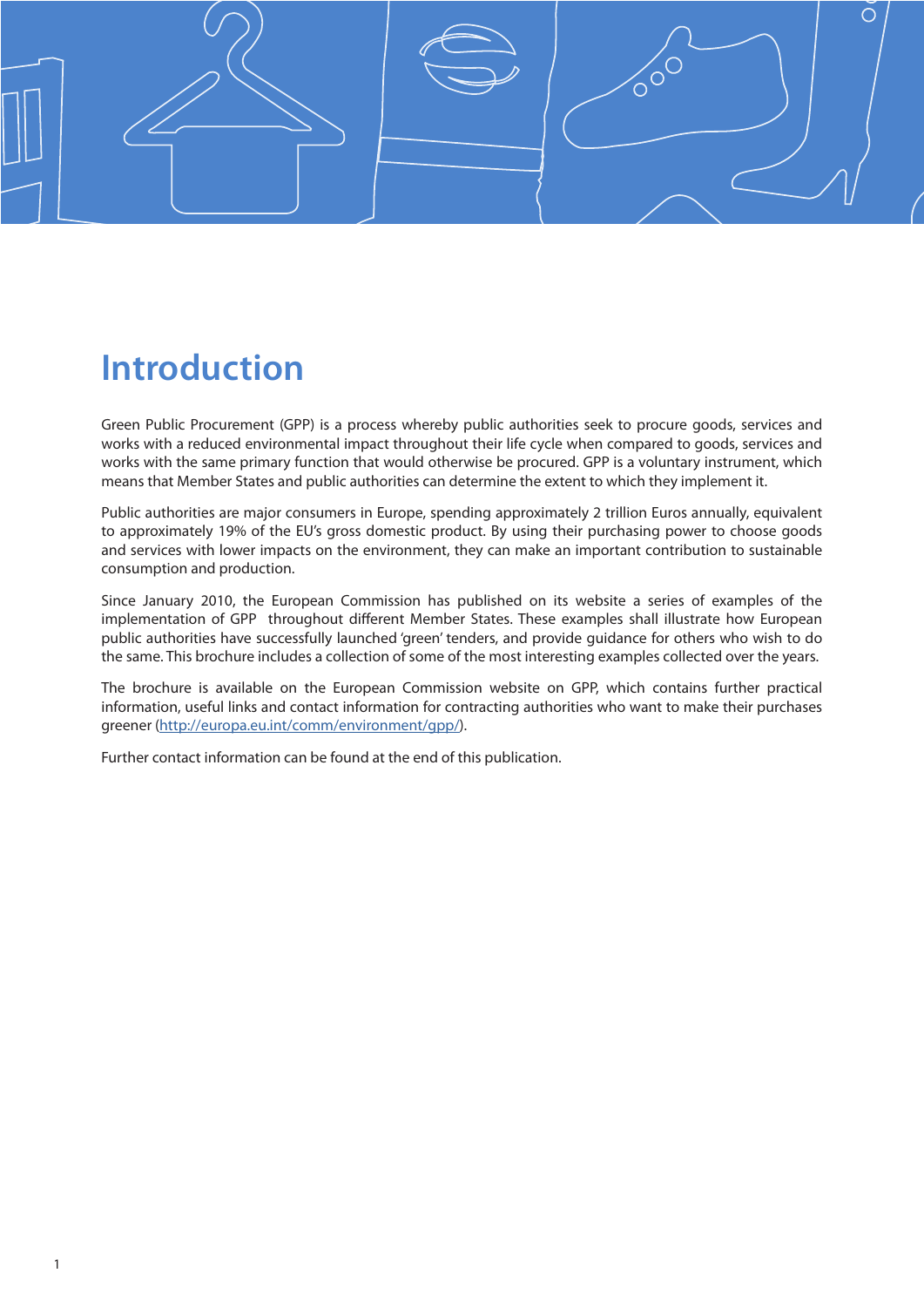<span id="page-4-0"></span>

# **Foreword**

Europe's public authorities are major consumers. By using their purchasing power to choose environmentally friendly goods, services and works, they make sure that tax payers' money is used effectively to ensure direct environmental benefits and reduce negative environmental impacts with the same (or better) quality, functionality or value for money as the conventional choice. By promoting sustainable consumption and production they can also create many indirect environmental benefits. For example it is often difficult, especially for smaller companies, to get innovative sustainable products and services with higher environmental performance onto the market. This can be because of higher initial purchase costs that will only be offset by longer term benefits, because of lack of a critical mass of demand to make production viable, or simply due to lack of awareness of such alternatives and their benefits. Green public procurement can be a powerful tool to overcome such obstacles, providing a strong stimulus for eco-innovation, helping our efforts to make the EU a more resource-efficient economy and acting as a market driver for our eco-industries.

Although the benefits of Green Public Procurement are great, it remains a voluntary instrument, and in order to boost its uptake we need to make sure that public procurement professionals are aware of those benefits and how best to achieve them. This best practice guide showcases the accomplishments achieved in this area by public authorities around Europe. The case studies provide illustrative and practical examples for the setting of procurement objectives, for the criteria used for the identification of greener products, and highlight the major results of and the lessons learned during the procurement processes.

I hope that the lessons and insights documented here will inspire and guide you in your daily work, bringing benefits to people, profits and the planet.



**Janez Potočnik**  European Commissioner for the Environment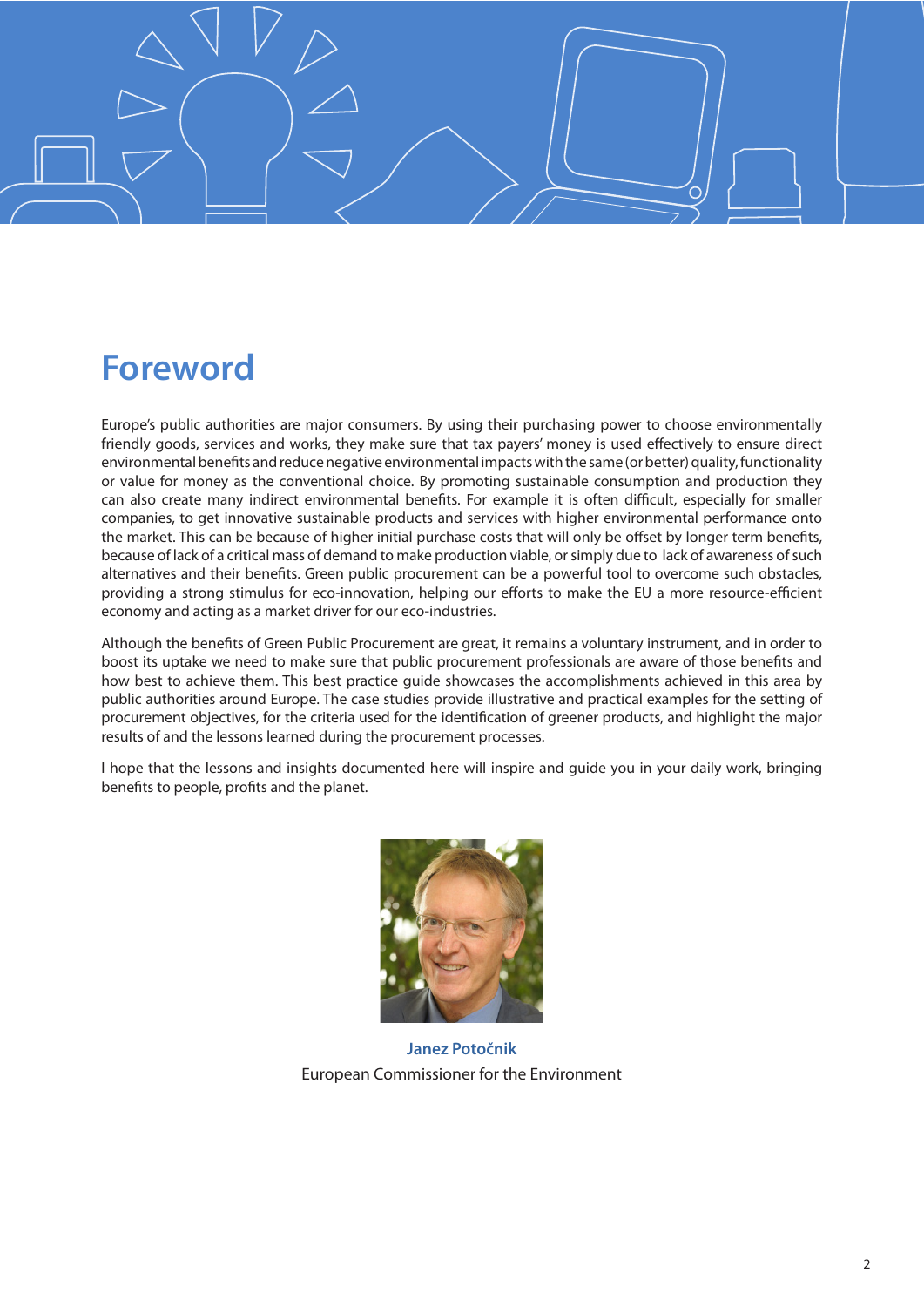# <span id="page-5-0"></span>**Green procurement in Badalona's schools**

### **Badalona City council SPAIN**

*The City Council of Badalona (the third largest city in Catalonia, Spain) has almost ten years of experience in implementing GPP. In 2009 a project was started to encourage GPP in public schools, with the support of Ecoinstitut Barcelona. The aim of the project was to spread GPP knowledge and best practices to all schools in the city.*

# ▶ Procurement objectives

Six schools were chosen to participate in a project aimed at analysing and developing best practice guidelines for the green procurement of five product groups: school materials, building maintenance, cleaning, food and IT products. In addition, the City Council procured a kit of green school materials available to the six participating schools on demand, also available for other interested schools if they are keen to find out more.

# u **Criteria used**

By means of a questionnaire and personal interviews, procurement and consumption habits for each of the five product groups was analysed at each of the schools. Based on this information, detailed procurement and user guidance was developed for each of the five product groups, summarised as follows:

### **PAPER**



*Procurement:* 100% recycled and totally chlorine free for plain/copy paper; certified as sustainably harvested virgin fibres (e.g. FSC certified) for coloured paper.

*Usage:* Reduce consumption by reusing paper for notepads and double-sided copying, for example.

### **IT PRODUCTS**



*Procurement:* Recycled toner and inkjet cartridges; energy efficient equipment based on Energy Star criteria.

*Usage:* Reduce printing; energy saving by switching off monitors when they are temporarily not in use; obsolete equipment donated for recycling to NGOs working on social inclusion projects.

#### **FOOD & CATERING**



*Procurement:* Purchase food produced through organic agriculture; adapt menus (less meat and more seasonal food).

*Usage:* Avoid use of plastic cutlery and plates; set up a school vegetable garden for educational and culinary purposes.

### **CLEANING & WASTE**



*Procurement:* Purchase environmentally friendly cleaning products, based on the EU GPP Toolkit and Procura+ Campaign criteria, following a test phase. *Usage:* Set up a waste collection policy.

**BUILDING MAINTENANCE**



*Procurement:* Include environmental criteria for contracting maintenance services (e.g. materials using less water and energy).

*Usage:* Targeting user behaviour (e.g. switching off lights when leaving rooms).

# GOOD PRACTICES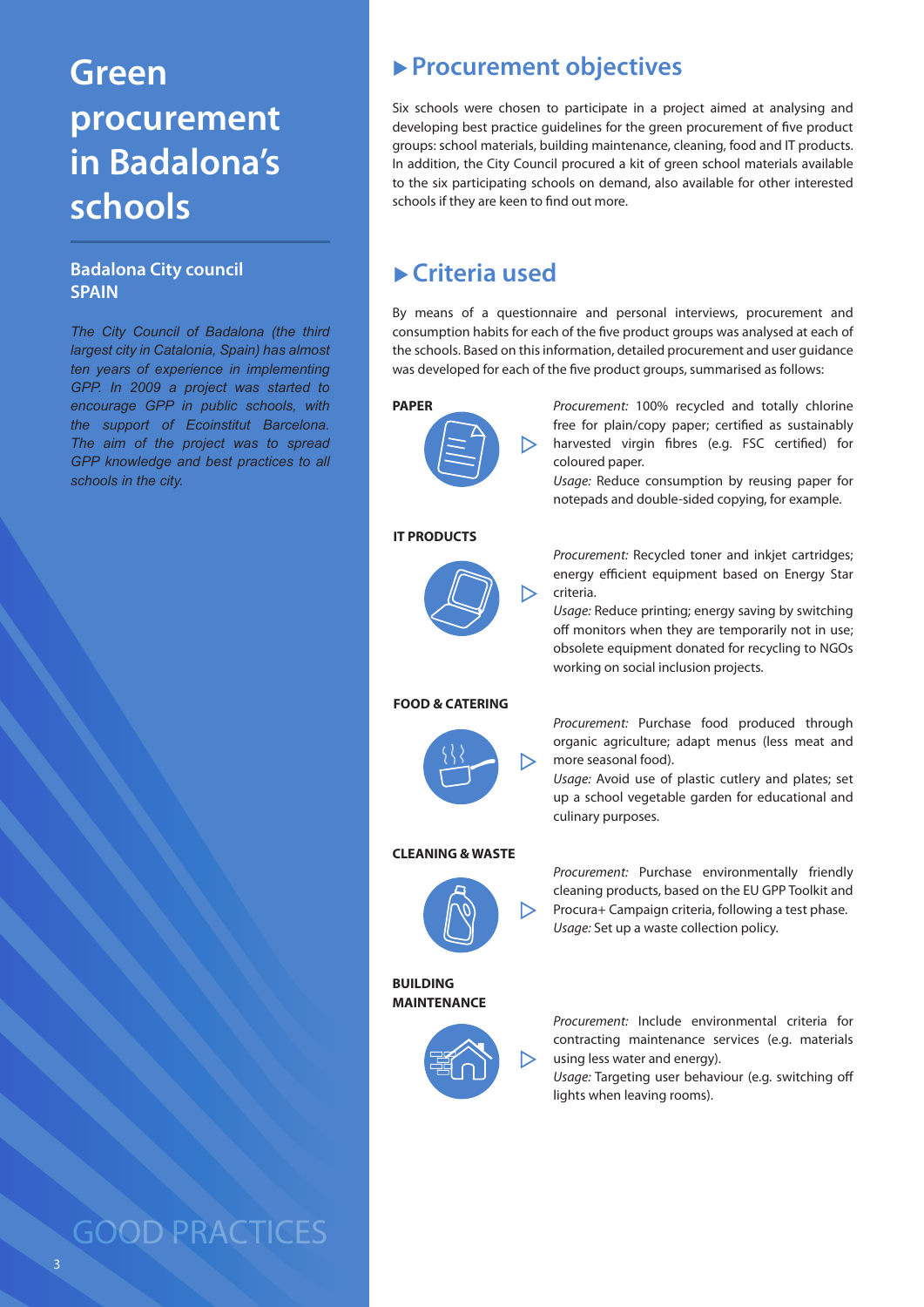The information obtained from the procurement analysis led to the elaboration of six individual Action Plans on GPP. The Plans defined detailed measures that each authority (the Catalan Government, the Badalona City Council or the school) should implement. The analysis methodology and good practice experiences, from the six participating schools, were compiled in the Green School Procurement Practice Guide, available in Catalan. A Green Schools Network in Badalona is currently being set up, as a further result of this initiative, to monitor the usability of the guide in terms of issues, follow-up, challenges and achievements in order to revise it accordingly.

# u **Environmental impacts**



**2,048 kWh**

*savings of*

*of energy*

#### **PAPER**

In one of the schools, IES La Pineda, savings totalling 9,574 litres of water and 2,048 kWh in energy have been made annually through their purchase of 100% recycled paper (128,000 sheets of paper used per year).

#### **TONER CARTRIDGES**

Most significant environmental impact is resource consumption during the production phase. Reuse and recycling of toner cartridges is of most importance in reducing environmental impacts.

#### **FOOD**

The main environmental impacts are caused by farming methods used (use of pesticides and fertilisers causing water pollution, eutrophication, soil degradation, and loss of biodiversity and forestry) and in the consumption of meat products.

#### **CLEANING PRODUCTS**

Avoiding products containing certain substances or ingredients (e.g. classified with certain risk phrases) will reduce bioaccumulation, air pollution, for instance.

# u **Lessons learned**

One of the main difficulties found in the analysis was the dispersion of the decision-making actors. For the different product groups, the responsibilities of defining requirements, purchasing and maintenance/ replacement were shared between the regional authority, the City Council and the school itself. Each of the stakeholders should be addressed in future actions, with specific responsibilities assigned to each. The direct involvement of the school community in the purchasing process is also considered vital for the effective implementation of these measures.

**Contact details:** Josep Montes, Badalona City Council, Email: [jmontes@badalona.cat](mailto: jmontes@badalona.cat)

#### 4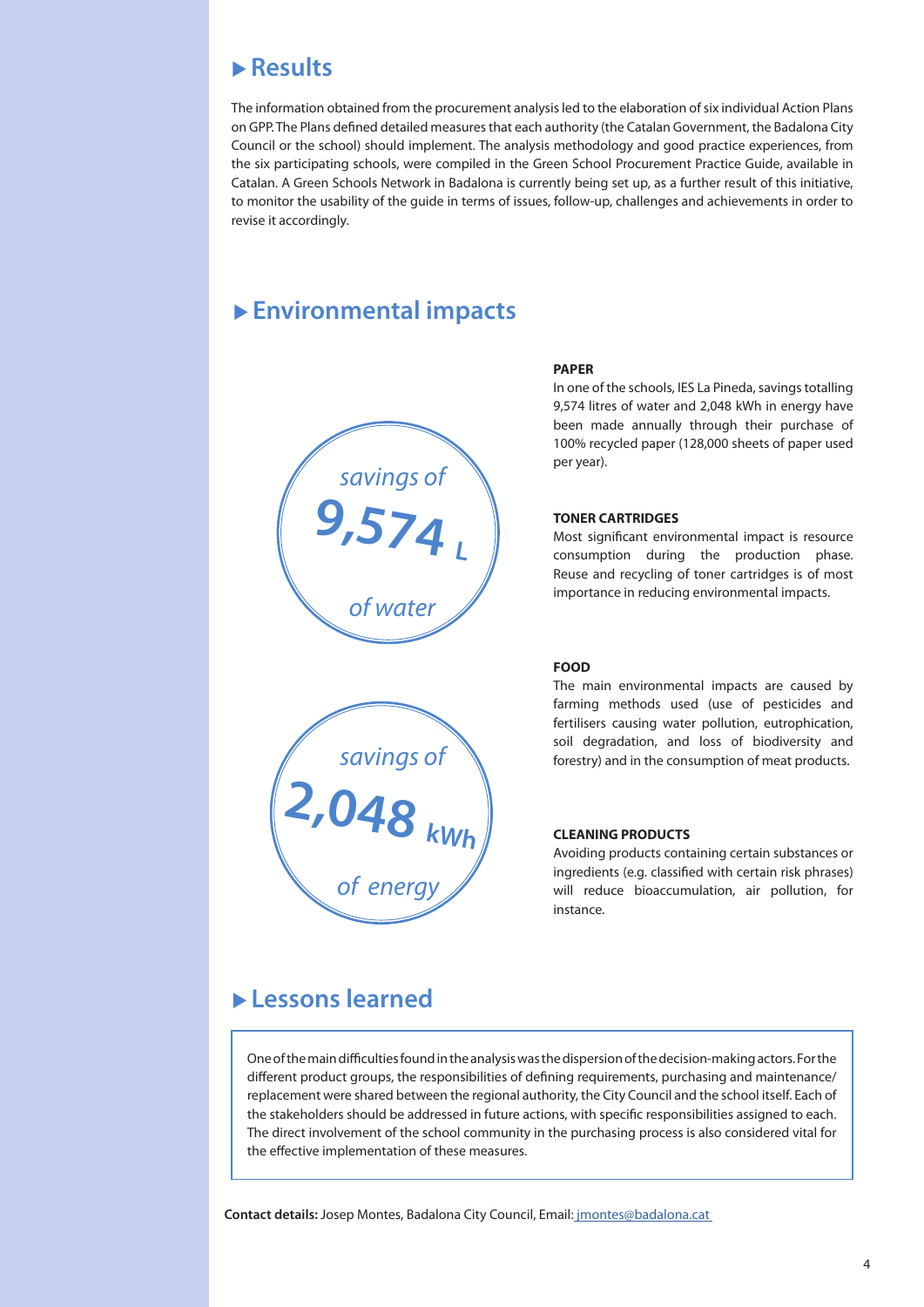# <span id="page-7-0"></span>**Kolding's procurement of climatefriendly lighting solutions**

### **Kolding City Council DENMARK**

*Kolding City Council has 8,000 employees and is the largest single business enterprise in the Region of Southern Denmark. Kolding's first GPP activities began in 1998 with the adoption of a municipal GPP policy. Today, GPP is integrated in the procurement of goods, services and construction - virtually 100% of tenders ensuring compliance with environmental requirements, as well as applying environmental award criteria. Kolding is regarded as one of the local government pioneers in GPP internationally.* 

GOOD PRACTICES

5

# ▶ Procurement objectives

Led by the city's Environment Department, a call for tender was published at the end of January 2011 for the supply of highly energy efficient replacement light bulbs (such as light emitting diodes - LEDs). The tender was presented in cooperation with the Danish 12-City Purchasing Group. The 12-City Purchasing Group is comprised of the cities Esbjerg, Fredericia, Herning, Holstebro, Ikast-Brande, Kolding, Middelfart, Odense, Randers, Silkeborg, Svendborg , Sønderborg, Vejle and Århus.

Apart from fulfilling local lighting needs, the procurement action aims to encourage sustainable product innovation for energy efficient lighting technologies.

# u **Criteria used**

Kolding published a call for tender for the supply of innovative, energy efficient LED replacement light bulbs, for indoor and outdoor use. To give smaller sized companies (or SMEs) the possibility to participate in the bidding process, the tender was divided into three sub-groups :

### **LIGHTING**



The option for bidding for one or more of the three sub-groups is available.

### **TECHNICAL SPECIFICATIONS**

#### **Indoor lighting:**

CRI (Colour Rendering Index)>80 Colour temperature (Kelvin) 2700-3000 General lighting-efficiency (lumen/watt)> 50 Effect lighting -efficiency (lumen/watt)> 40 Life-span (hours at L70)> 20000

### **Outdoor lighting:**

CRI (Colour Rendering Index)>75 Colour temperature (Kelvin) 3000-4000 General lighting-efficiency (lumen/watt)> 50 Life-span (hours at L70)> 20000

### **AWARD CRITERIA**

- $\triangleright$  Life-cycle costs have been given a weighting of 55%. These are broken down by: purchase price (35%), lifetime (35%) and operating costs (30%)
- $\triangleright$  Energy-efficiency (lumen/watt) (25%)
- $\triangleright$  Light quality (CRI) (20%).

The technical characteristics were developed through a pre-procurement dialogue involving Kolding and a number of potential suppliers during mid-2010 in view of the upcoming tender. The approach was informed by the EU **[SMART SPP](http://www.smart-spp.eu/)** project, which Kolding is a partner in.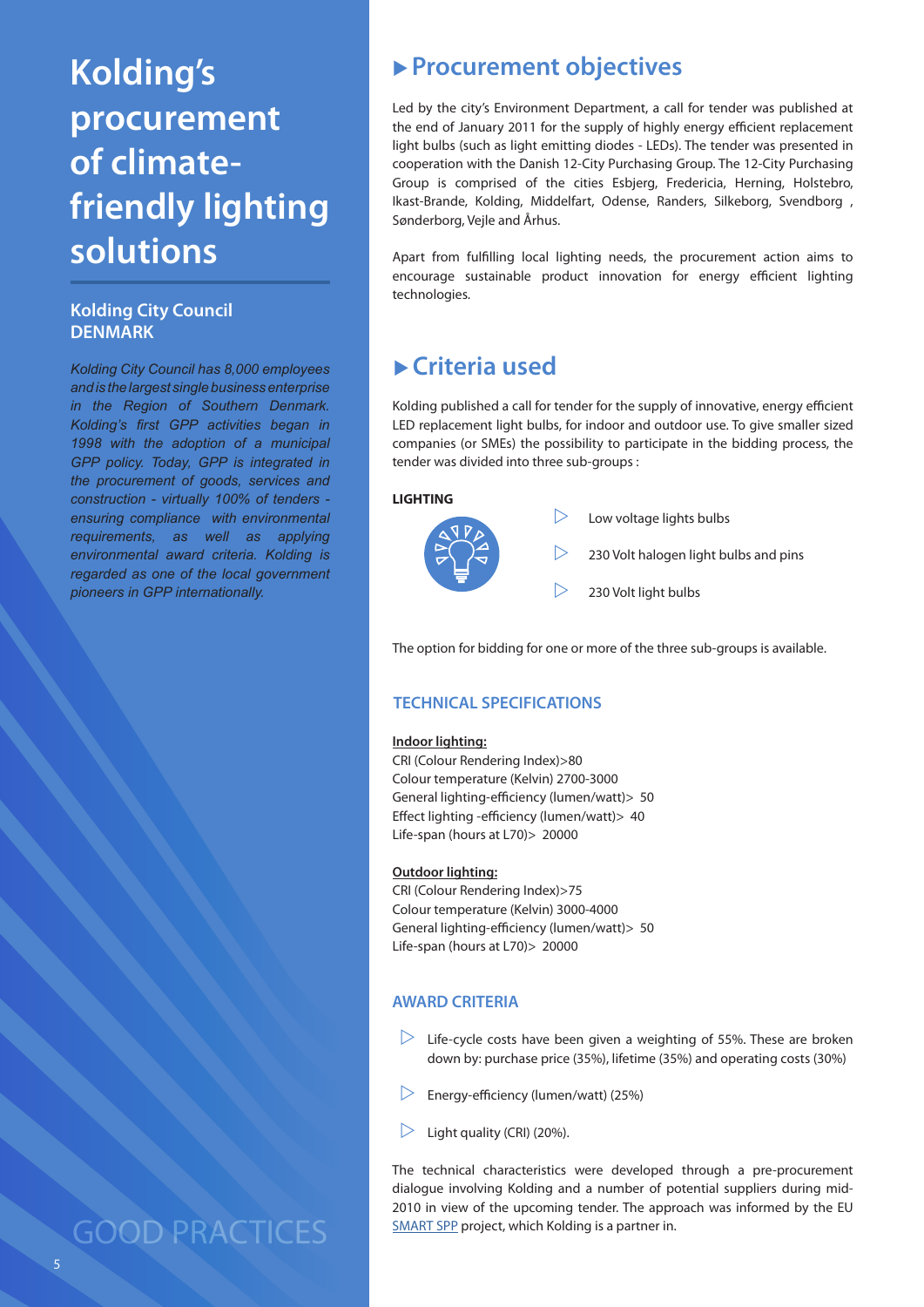The deadline for responding to the call for tender is set for the end of February. The results of the tender will be available on the [SMART SPP website](http://www.smart-spp.eu/) when the process is completed.

# u **Environmental impacts**



According to the [Energy Star website,](http://www.energystar.gov) LED lighting "has the potential to revolutionise the efficiency, appearance, and quality of lighting as we know it", with the US Department of Energy estimating that rapid adoption of LED lighting in the US over the next 20 years could result in savings of about 265 billion USD. This is equivalent to avoiding 40 new power plants and reducing lighting demand by 33% (figures from 2007).

Specific calculations have not yet been made by Kolding City Council to quantify the environmental savings from the procurement action. The call for tender published, however, includes a pilot project for replacing light bulbs with LED in two public buildings in Kolding. Energy consumption will be calculated based on the results of the pilot project.

# u **Lessons learned**

When seeking to fulfill purchasing needs with more innovative solutions, it can be very difficult to obtain a complete overview of what the market has to offer, particularly in terms of product performance. This is despite sounding out the market during the pre-purchase phase.

In preparation of the current call for tender, for example, Kolding prepared a list of the light bulbs they would aim to replace with LED technology, during the course of the contract period. The list was prepared with the support of the Danish Lighting Centre. nevertheless, the enquiries received from the market seem to indicate that replacing some of the current light bulbs during the contract period with more energy efficient solutions may present difficulties, as LED lighting does not always have a better energy efficiency measured in lumen/watt. This issue will require consideration when evaluating bids and life cycle costs will be taken into account.

For more information, please see [European GPP criteria](http://ec.europa.eu/environment/gpp/pdf/street_lighting_GPP_product_sheet.pdf) and [background report](http://ec.europa.eu/environment/gpp/pdf/street_lighting_GPP_background_report.pdf) for street lighting and traffic signals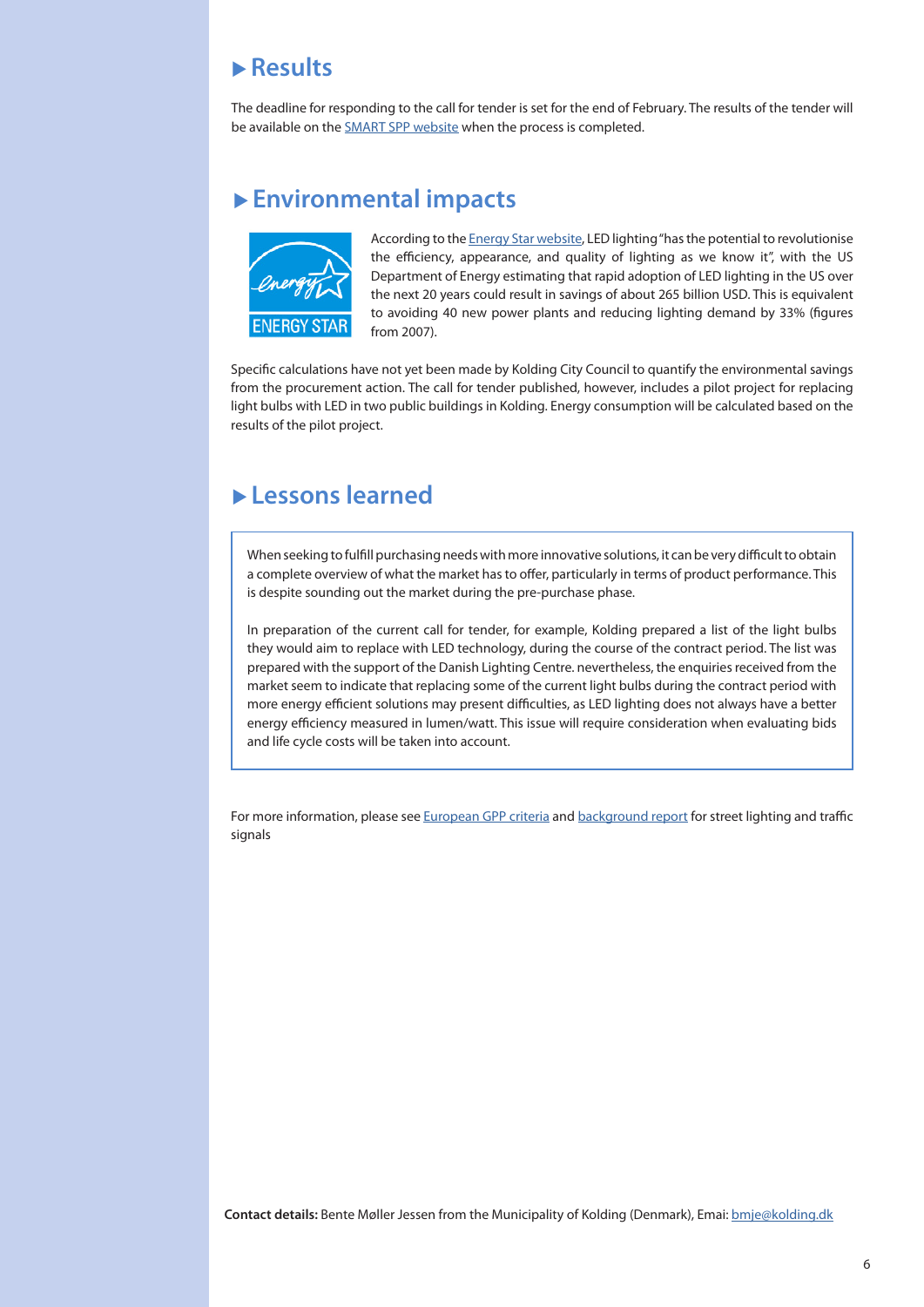<span id="page-9-0"></span>**buildings save with energy services framework**

### **Integrated Energy Management** and 30% to quality. **Services (Consip-National Procurement Agency) ITALY**

*[Energy](http://www.managenergy.net/actors/1597) is a key sector for addressing environmental impacts and this is reflected by the GPP policies and methodologies adopted by Consip.The need for greening public procurement was identified when, after a market demand analysis performed by Consip in 2006, it was found that heating services accounted for 38% of the total energy consumption of the Italian public administration with costs of about 2.4 billion euro per year, including 1.4 billion for gas, 0.6 billion for diesel oil and 0.4 billion for heating services.*

GOOD PRACTICES

# Italian public **Procurement objectives**

In order to combine cost savings and incentives for innovation in public procurement, Consip, the Italian central purchasing body, launched a framework contract on ["Integrated Energy Management Services"](http://www.prismeprocurement.eu/documents/Newsletter_PRISME_1_EN.pdf) (heating services including improvement of energy efficiency, consumption reduction and CO2 emissions avoidance). Pre-procurement market consultation was carried out using online questionnaires addressed to businesses and the main trade associations in Italy.

The tendering process was an open procedure with 12 lots awarded to five different suppliers; the framework was awarded on the basis of the most economically advantageous tender (MEAT), with 70% of marks allocated to price

# u **Criteria used**

Green considerations were introduced (benchmarked against international best practices) in the following elements of the tender

### **TECHNICAL SPECIFICATIONS**



Energy audit performed for every building.

### **AWARD CRITERIA**

- Technical report (for each building receiving energy services) including a specific study on the interaction between building users and its energy system;
- **Publication of the environmental assessment and/or social budget and/** or sustainability report;
- $\triangleright$  Infrared photography report for each building receiving the energy services.

The quality of each of the above reports was assessed in order to determine the most advantageous offer for each lot.

### **CONTRACT PERFORMANCE CLAUSES**

The suppliers were required to ensure a minimum level of reduction for primary energy consumption of the whole building/heating plant system, measured in tonnes of oil equivalent (TOE). The suppliers were also required to provide evidence of the results obtained; credibility was certified by the [AEEG](http://www.autorita.energia.it/it/inglese/index.htm) (Italian Regulatory Authority for Electricity and Gas) who operate and maintain heating facilities, including by remote control.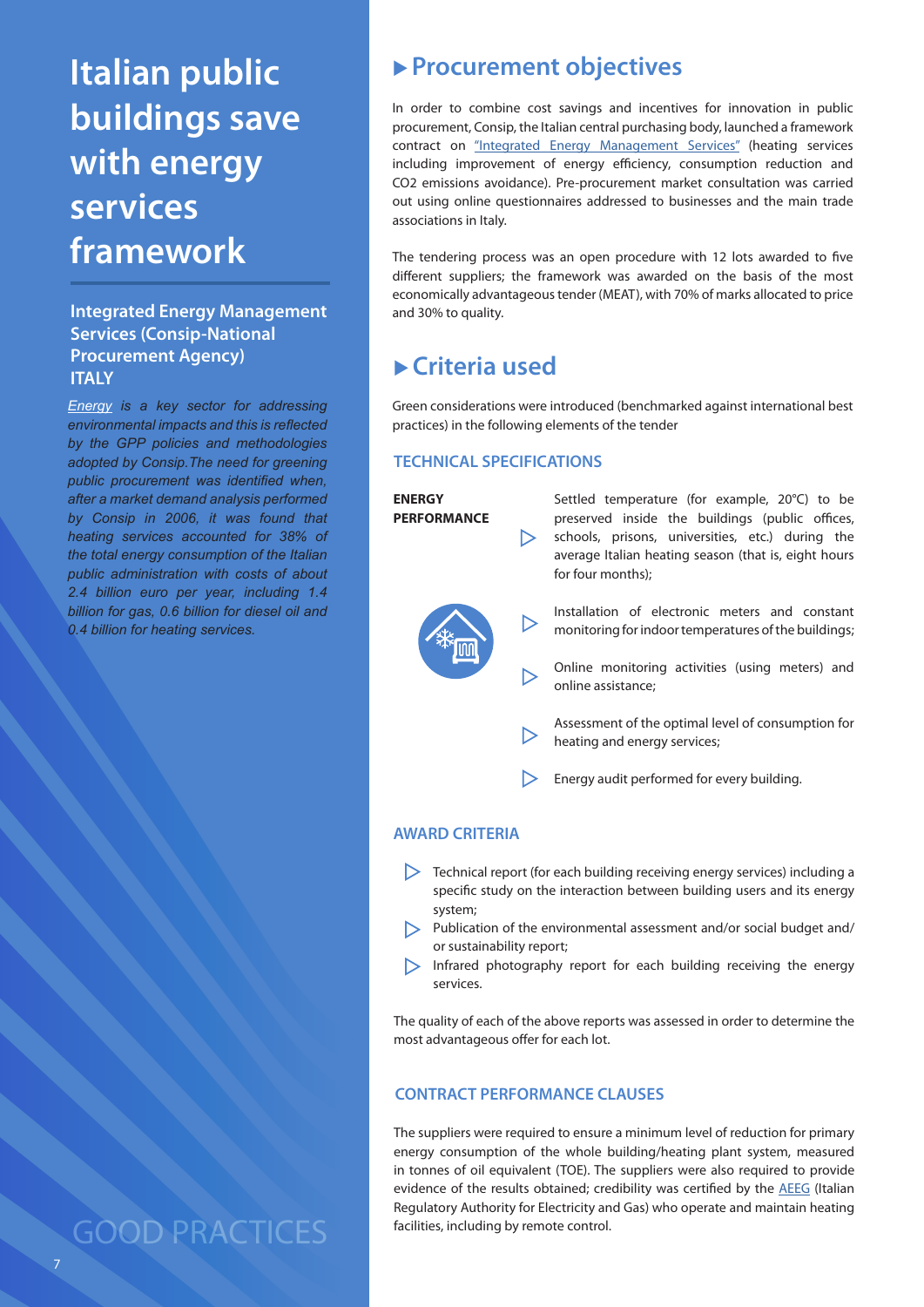The award criteria were aimed at encouraging suppliers to reduce primary energy consumption and associated CO2 emissions of the entire building/heating plant system by measures such as substitution of hot-water heating, insulation, renewable thermal sources, etc. All the suppliers involved were able to comply with the technical criteria requested. Main effects of the tendering process:

Main effects of the tendering process:



# ▶ Environmental impacts

The principal environmental impacts are related to CO2 emissions caused by energy consumption. In order to reduce these impacts, the contract included a performance clause requiring a minimum amount of energy saved (375 TOE). Actual energy saved under the framework (6,000 TOE) was higher than the minimum required.



The procurement process ensured two more results:

- $\triangleright$  In the short term, suppliers are encouraged to reduce energy consumption of buildings;
- $\triangleright$  In the long term, at the end of the contract, the public administration owns the equipment installed by the suppliers (for example, boilers).

If all Italian public authorities would use Consip's framework, the cumulative effect would be around 100 million euro worth of savings per annum.

# u **Lessons learned**

For the renewal of the framework, energy savings will be monitored both by Consip and the public administrations which occupy the buildings, with penalties potentially applicable. The main changes expected are:

- • Remuneration of the suppliers will take into account both physical and architectural features of buildings (for example, type of windows, insulation);
- • Variable duration of contracts to increase the pay-back period for the supplier (from five to seven years);
- Increase in the minimum level of reductions requested (in TOE);
- Multiple services offered by the supplier (for example, energy certification).

The success of this framework has helped Italian public authorities to play an exemplary role in energy savings, vis à vis citizens and the private sector, while complying with directive 2006/32/EC on energy end-use efficiency and energy services as well as their procurement obligations.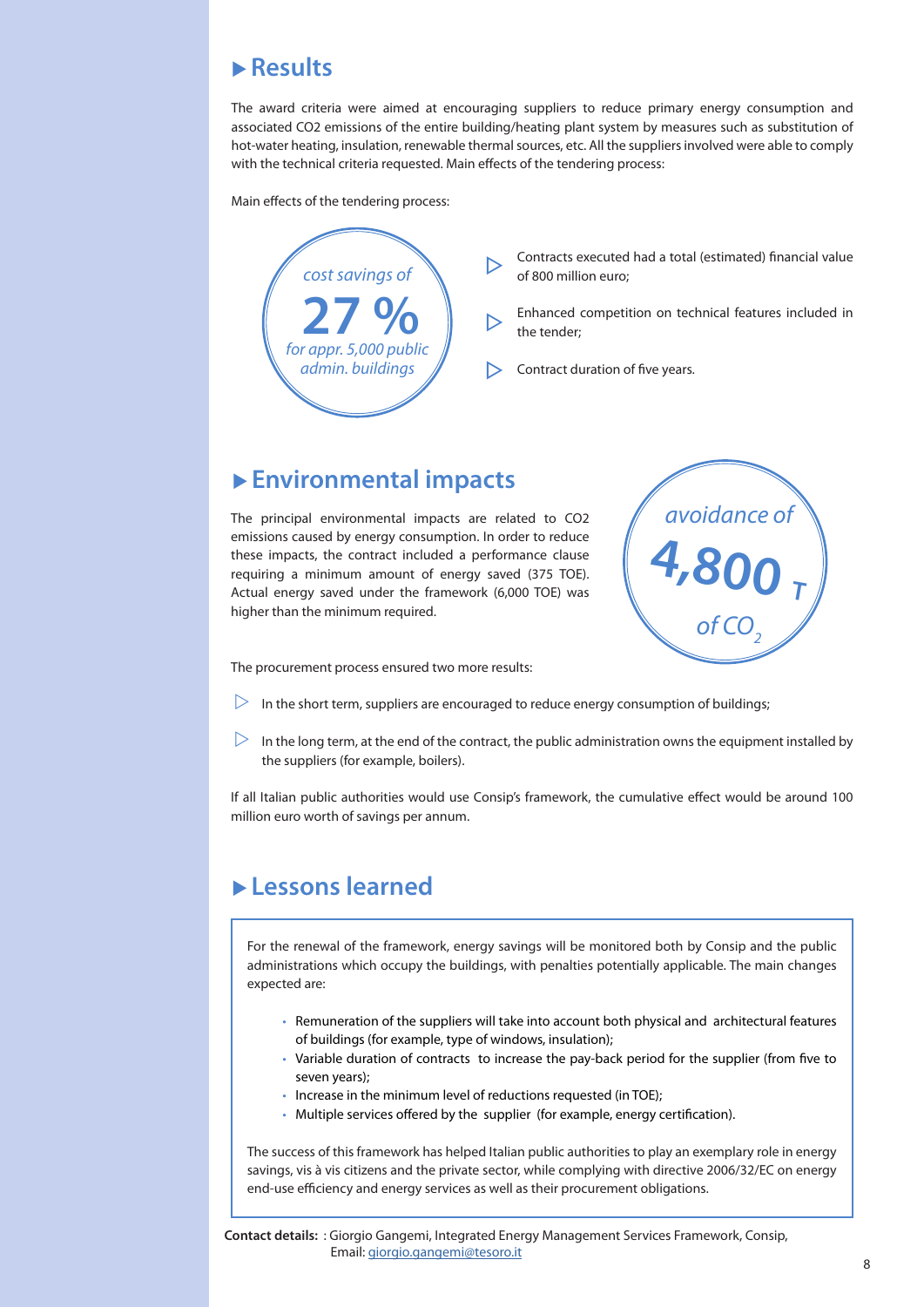# <span id="page-11-0"></span>**Evironmentallyfriendly office IT equipment in Stockholm**

### **Stockholm County Council SWEDEN**

*Stockholm County Council has had a detailed environmental policy in place since the early 1990s.* 

*The Council is currently implementing its fifth set of environmental policies entitled ["Environment Step 5"](http://sll.se/upload/Infomaterial/miljosteg5.pdf). The areas of focus are climate change and the reduction or elimination of hazardous substances in products purchased.*

# ▶ Procurement objectives

In 2010, Stockholm County Council introduced stringent new environmental requirements for purchasing computers. The new stipulations include low energy consumption, the use of recycled plastic in new products and eliminating lead, mercury and halogenated flame retardants from new computers.

The County Council owns about 40,000 desktop and laptop computers. It will be one of the first major Swedish enterprises to have mercury-free displays in both laptops and desktop computers.

# u **Criteria used**

To prepare the tender, Stockholm County Council used its own set of GPP criteria - the [SMIL 2010 set \(Smart Purchasing for the County\).](http://www.sll.se/sll/templates/NormalPage.aspx?id=31663) These are in line with the common [EU GPP criteria](http://ec.europa.eu/environment/gpp/pdf/toolkit/office_IT_equipment_GPP_product_sheet.pdf) for office IT (information technology) equipment.

Sustainability criteria were included in various areas of the tendering procedure Among others:

### **TECHNICAL SPECIFICATIONS**

### **IT PRODUCTS**

- All equipment must meet the latest [Energy Star](http://www.energystar.gov/) standards for energy performance
- $\triangleright$  Computers are free of lead, mercury, PVC and halogenated flame retardants, and comply with the [RoHS Directive, 2002/95/EC](http://eur-lex.europa.eu/LexUriServ/LexUriServ.do?uri=OJ:L:2003:037:0019:0023:en:PDF)
- $\triangleright$  Computers must have a 20% better Typical Electricity Consumption (TEC) than the Energy Star criteria and contain at least 10% recycled plastics
- $\triangleright$  All monitors must comply with the latest environmental and usability criteria under the [TCO](http://tcodevelopment.com/) [Development](http://tcodevelopment.com/) certification scheme (TCO Displays 5) or equivalent

### **SELECTION CRITERIA**

Bidders were required to demonstrate their technical capacity to meet the requirements of regulations [SFS 2005:209](http://www.sweden.gov.se/content/1/c6/04/93/88/75f0b74f.pdf) and [SFS 2008:834](http://eeb.naturvardsverket.se/Global/Lagar%20och%20Regler/SFS%202008%20834%20engelsk.pdf) on producer responsibility for batteries and packaging.

### **AWARD CRITERIA**

The contract was awarded on the basis of the "Most Economically Advantageous Tender "(MEAT). Costs were calculated based on the Total Cost of Ownership, including purchase price and energy costs over three years.

GOOD PRACTICES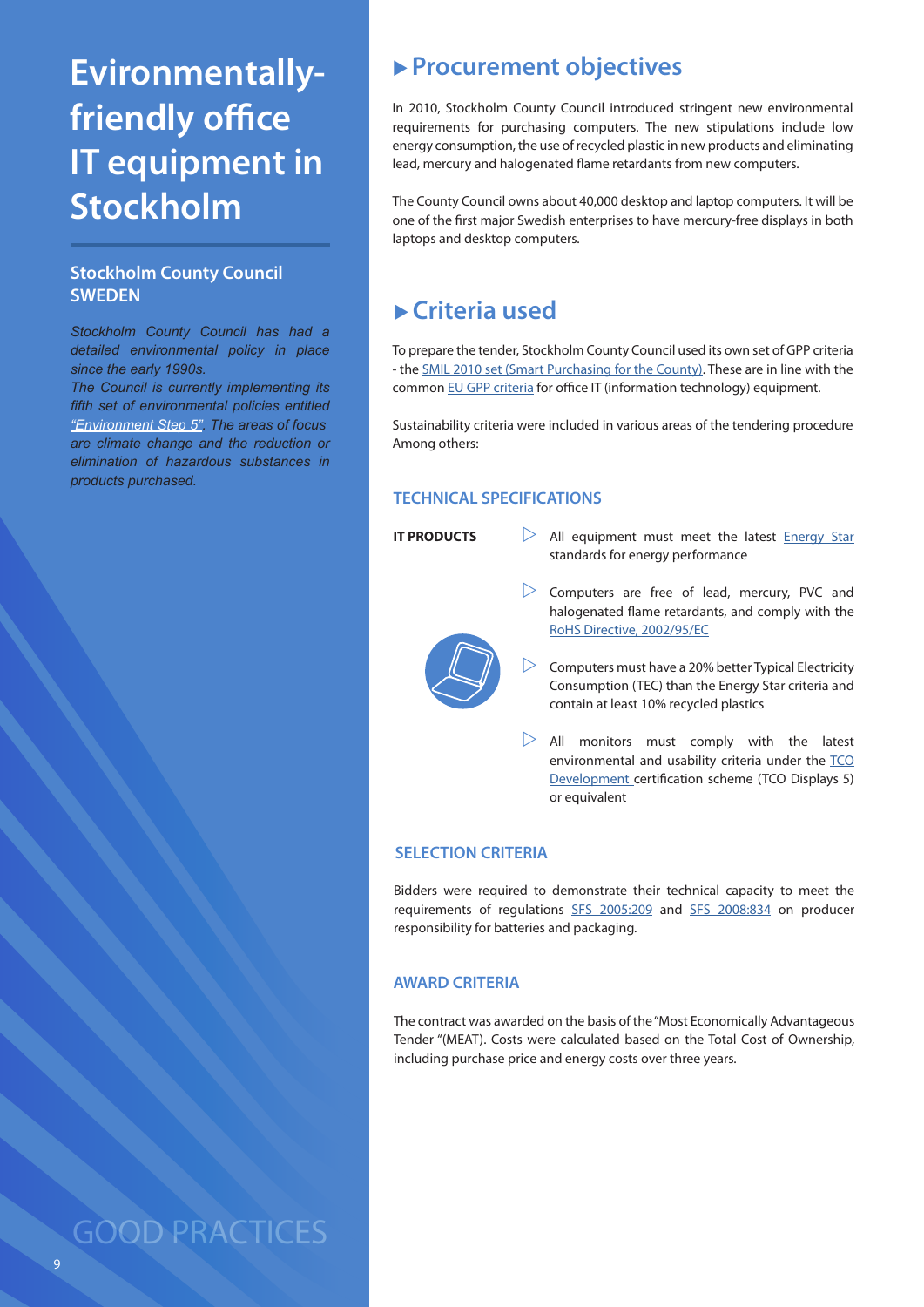Some specific requirements proved more difficult to meet than others. For example, only a few suppliers were able to meet the requirement for the use of recycled plastic in the new computers. Only one was able to remove PVC from the computers' internal and external cables. All suppliers were able to meet the requirement to provide, on request, desktop computers without cables in order to reduce the amount of electronic waste associated with the contract. The supplier that won the contract met all the requirements. In addition to the numerous environmental benefits, Stockholm County Council will save hundreds of thousands of Euros in the coming years, due to improved energy efficiency and reduced equipment costs.

# u **Environmental impacts**

The application of the latest Energy Star criteria (5.0) results in energy savings during the use phase over older, less efficient models. Computers meeting the TCO criteria 05 or above diminish energy consumption and limit the use of potentially harmful substances, such as lead, cadmium and mercury.



Stockholm County Council owns about 40,000 computers (about 25% of all the computers in the county), and is renewing it on a rolling basis. By the end of 2014, the County Council expects to have lessened the climate impact of its computers - including during their use phase - by 40%, reduced the weight of hazardous substances by eight million kilograms and cut the County Council's carbon dioxide emissions by two million kilograms.

# u **Lessons learned**

As explained above, it proved difficult for suppliers to meet all of the sustainability requirements. This shows that some remain unprepared when faced with ambitious sustainability requests. However, while there is room for improvement, there is also potential for customer satisfaction as numerous suppliers were able to meet, not all, but many of the requirements. The winning supplier did succeed in fulfilling all of the requirements. As other suppliers are likely to take steps to meet the sustainability requirements indicated in the tender, Stockholm County Council would employ the same procedure again.

For more information, please see [European GPP criteria](http://ec.europa.eu/environment/gpp/pdf/toolkit/office_IT_equipment_GPP_product_sheet.pdf) and t[echnical background report](http://ec.europa.eu/environment/gpp/pdf/toolkit/office_IT_equipment_GPP_background_report.pdf) for Office IT equipment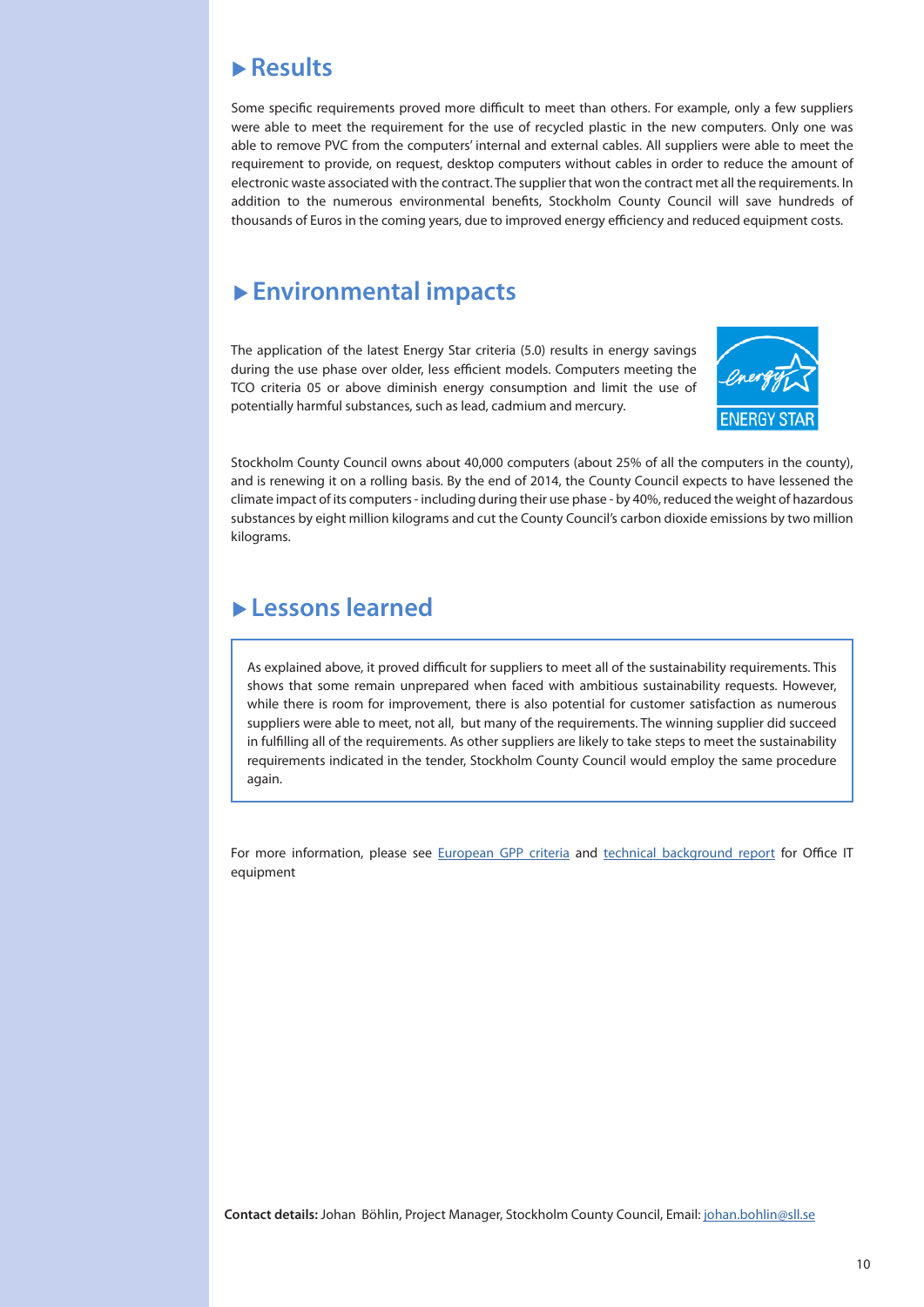# <span id="page-13-0"></span>**Efficient purchasing of laboratory supplies in Maynooth**

### **National University of Ireland IRELAND**

*NUI Maynooth considers sustainability as a core function within its procurement cycle. In 2006, the university successfully introduced sustainability into a tender competition for office supplies and consumables by offering green options on a wide range of office consumables to users.* 

*The next step was to address the carbon footprint of the procurement cycle itself, rather than concentrating solely on the commodity. With a diverse product and service portfolio, the aggregation of tenders, supplies and deliveries was identified as offering potential to reduce the university's carbon footprint while delivering better value for money.*

# ▶ Procurement objectives

After an evaluation of the existing frameworks and consultation with stakeholders, the university realised that the tender processes for laboratory supplies could be aggregated. The existing situation involved a high volume of low-value transactions and multiple-drop deliveries on various days.

Users had traditionally placed requisitions and both expected and received next day delivery with an invoice directly related to each order. The challenge was to arrive at a specification that encompassed the operational requirements of the laboratories and research areas, while ensuring that statutory requirements for safety and quality were met. The overall requirement for quality goods at the right price in the right place remained a priority.

# **► Criteria used**

As part of the aggregation strategy, a single tender was launched with multiple lots to cover laboratory consumables, chemicals, molecular reagents and laboratory supplies. The technical specifications addressed the main environmental impacts associated with the ordering, delivery and invoicing process.

### **TECHNICAL SPECIFICATIONS**

### **LABORATORY EQUIPMENT**



- $\triangleright$  Candidates must undertake to make all catalogues available online to facilitate online purchasing. Such catalogues must be formatted to include the university's agreed core-list costs, discounts and cost breaks.
- $\triangleright$  Costs quoted should include the cost of delivery on a minimum of a once per week basis. Candidates should identify any cost that would apply for any additional deliveries – this cost should be per delivery and not per order. Delivery must be made to the business unit, room and building stipulated on the order form. Exact delivery schedules will be agreed with the successful candidate(s).
- $\triangleright$  Candidates must undertake to remove all used drums, containers, pallets and packaging associated with their products at each delivery point.
- $\triangleright$  Candidates must provide a consolidated invoice each month for each department or school. Invoices must identify the responsible business unit and each purchase order number for each item on the invoice.
- $\triangleright$  Candidates are invited to submit further proposals that will assist the university in reducing its carbon footprint, either by way of product usage/proposal or process improvement.

GOOD PRACTICES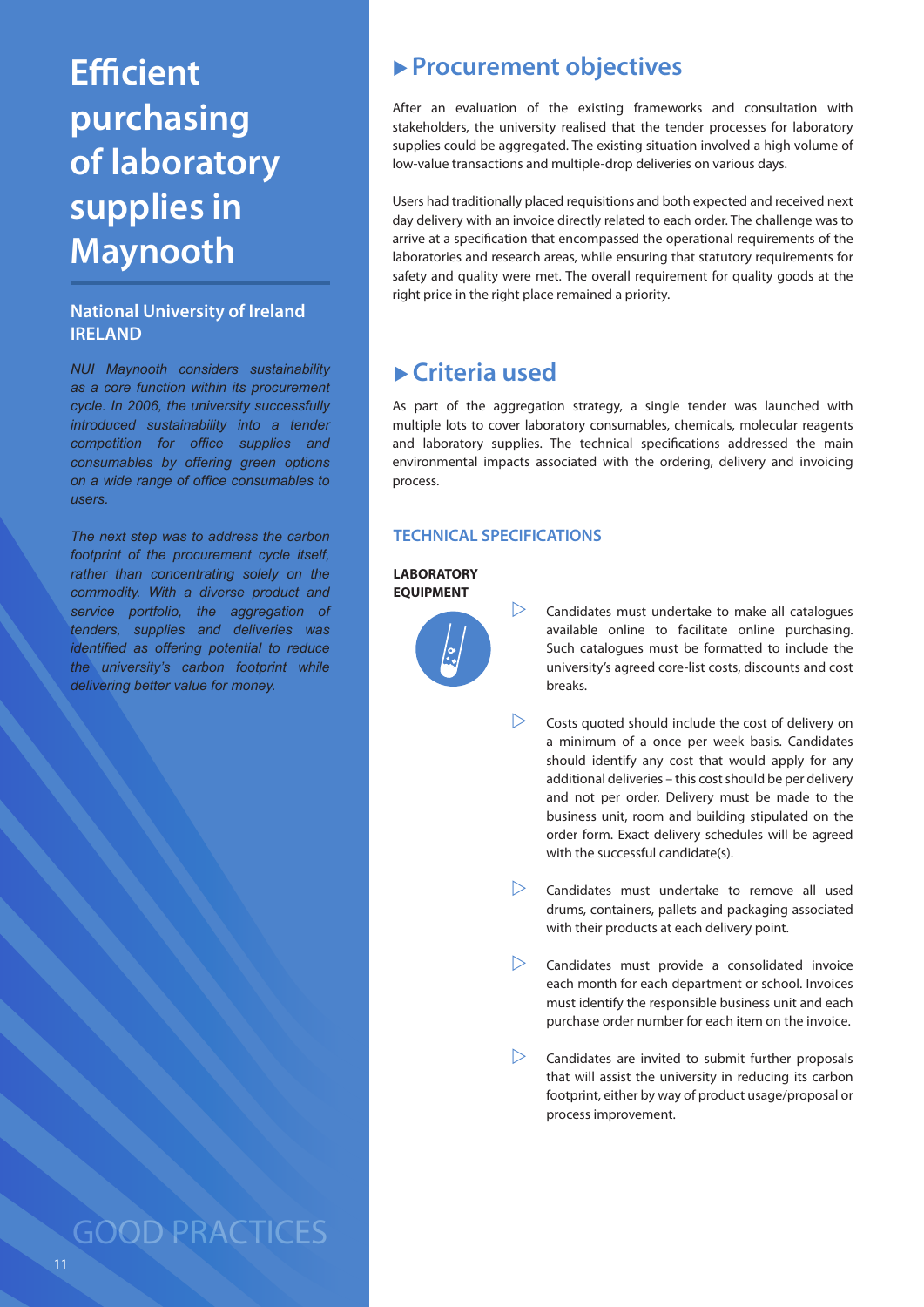Evaluation of the tenders received showed an immediate reduction in cost from the consolidation of deliveries and invoices. The concept of reduced order and invoice documents resulted in considerable process savings. The delivery schedules dropped from up to 20 per day to less than 40 per week. The resulting reduction in traffic movement on campus and delivery traffic within buildings was noted with many favourable comments made by staff and students alike.

The reduction in the total number of orders, deliveries and invoices has been remarkable – despite an increase in the total volume of supplies being used by staff and students at the university. Annual orders dropped from 6,000 to 1,500, deliveries from 2,700 to 540 and invoices from 7,500 to 2,250 (see table below). All suppliers also participate in a recycling scheme for packaging and glassware.

# ▶ Environmental impacts

The precise impact of deliveries in terms of CO<sub>2</sub> and other emissions is difficult to ascertain, however, the dramatic reduction in the number of deliveries made and invoices issued can be seen from the below table comparing the situation before and after the tender.

|           | <b>Requisitions</b> |        | <b>Orders</b> |        | <b>Invoices</b> |        | <b>Deliveries</b> |        |
|-----------|---------------------|--------|---------------|--------|-----------------|--------|-------------------|--------|
|           | Weekly              | Annual | Weekly        | Annual | Weekly          | Annual | Weekly            | Annual |
| 2008/2009 | 200                 | 6,000  | 200           | 6,000  | 250             | 7,500  | 90                | 2,700  |
| 2009/2010 | 300                 | 9,000  | 50            | 1,500  | 75              | 2,250  | 18                | 540    |

# u **Lessons learned**

Prior consultation with stakeholders assisted the smooth transition to a more efficient and lowerimpact process. The buyers willingly moved to a system whereby orders were placed through a single point on a bi-weekly basis. The supplier base readily co-operated and helped with the idea of providing a single consolidated monthly invoice per business unit, rather than an invoice per purchase order.

The university aims to expand this process to other product categories (janitorial and catering consumables) as contracts come up for renewal.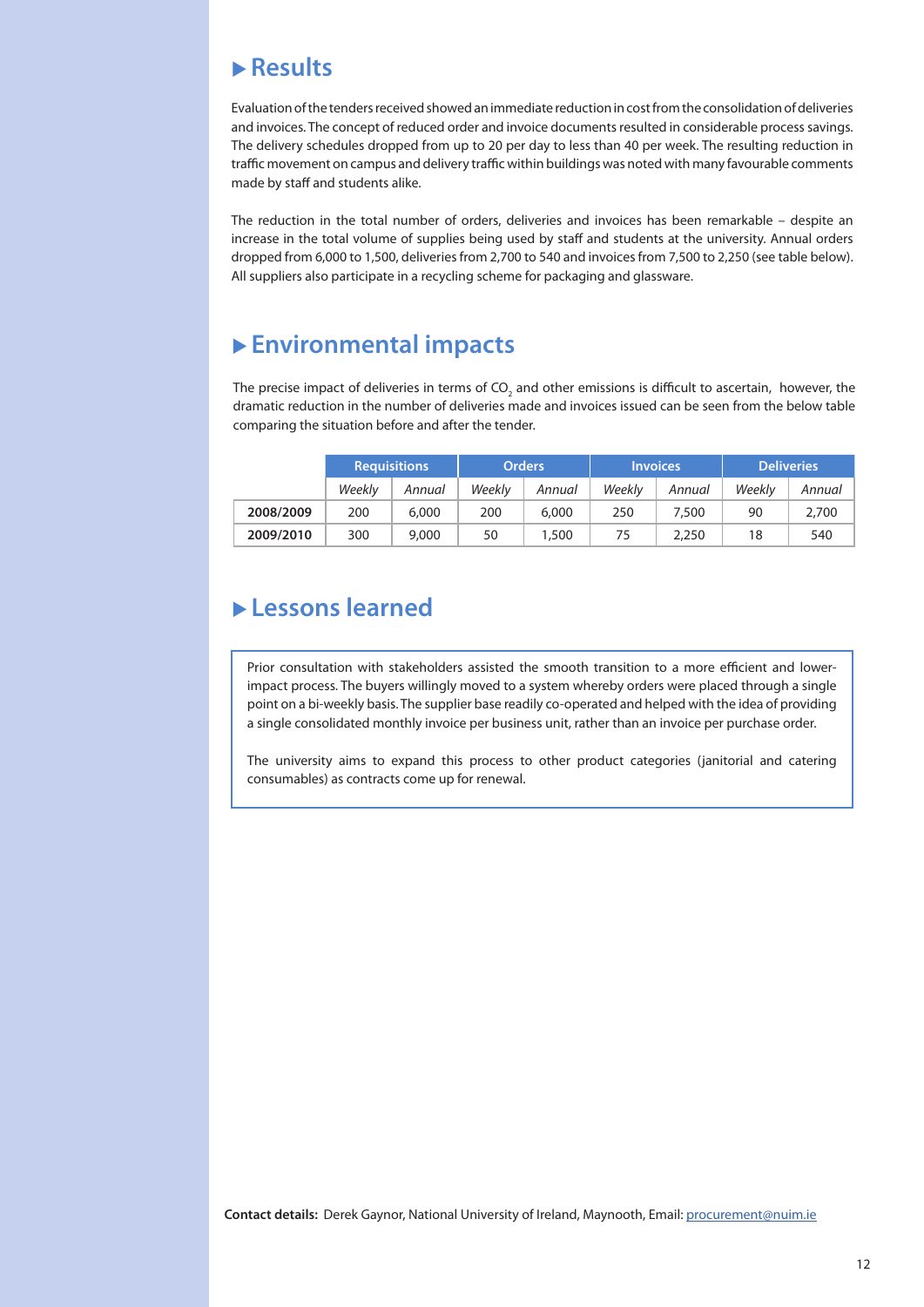# <span id="page-15-0"></span>**Clean streets in**

### **Barcelona City Council SPAIN**

*Barcelona signed the Aalborg Charter in 1994 and has been implementing sustainable public procurement since 2001. Along with urban transport, waste management has been identified as an area of particular importance for the city. Reduction of emissions and efficient use of resources are key objectives, along with ensuring a high standard of cleanliness for city streets. Service providers are expected to demonstrate commitment to these objectives and apply best available technology and continuous innovation.*

# ▶ Procurement objectives

**Barcelona** In 2009 Barcelona City Council implemented its new contract for street cleaning and rubbish collection. The tender procedure introduced a number of requirements to enhance the quality and sustainability of the service. More frequent rubbish collection, environmentally-friendly vehicles, separate collection of organic waste and recycling containers which are accessible to all users were implemented under the contract, which is worth approximately €250 million per year. The contract runs until 2017.

# u **Criteria used**

The contract was divided into four lots in order to facilitate participation by small and medium-sized enterprises in the tender procedure. Each lot corresponds to a geographic area of the city. The open tender procedure was used.

### **TECHNICAL SPECIFICATIONS**



 $\triangleright$  All other products used to carry out the contract (uniforms, paper and wood, for example) shall fulfil the green criteria of Barcelona City Council's +Sustainable City Council Programme.

13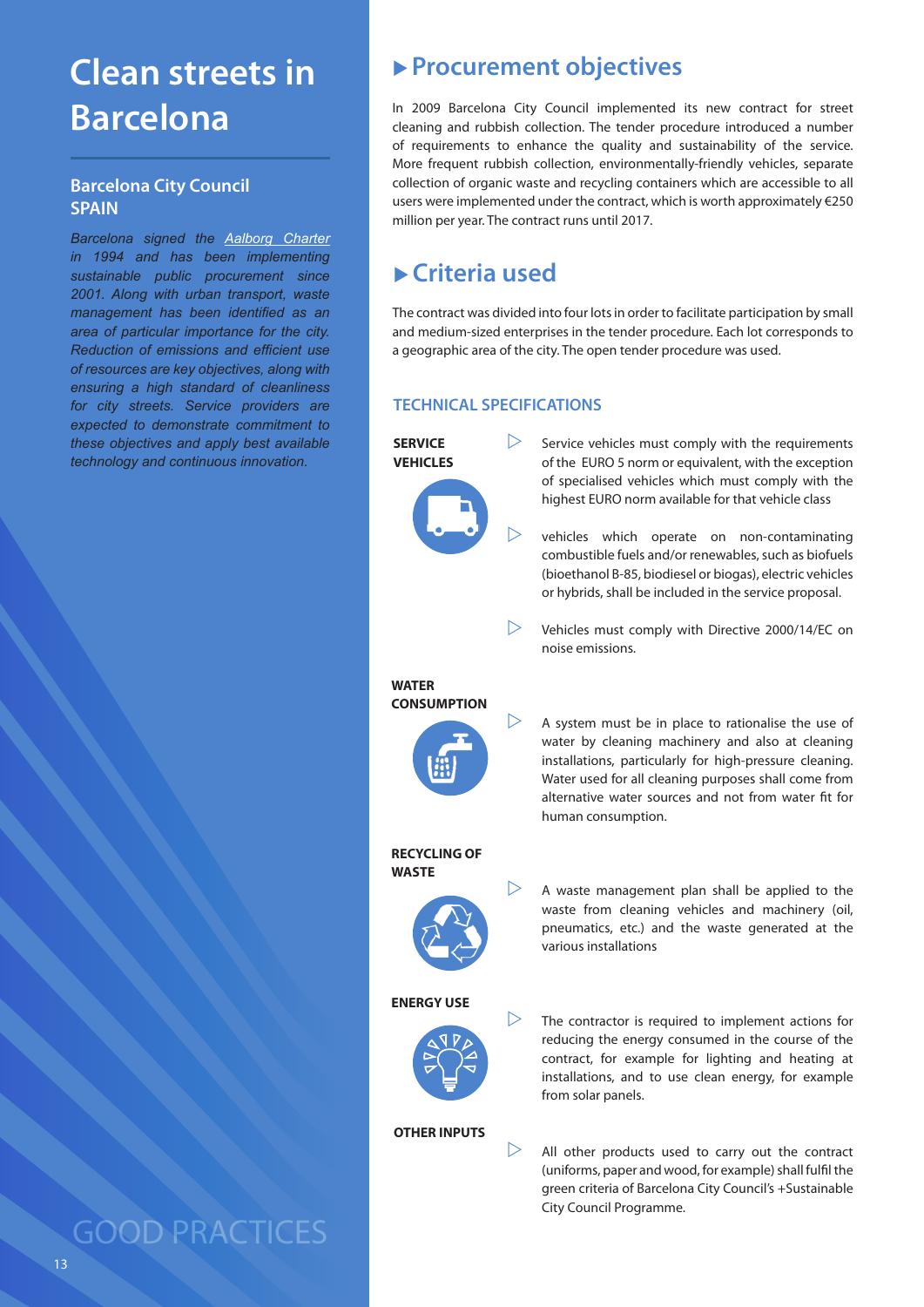### **AWARD CRITERIA**

15 out of a total of 100 available marks were used to assess sustainability considerations within the tender. Of this, 5 marks were available for vehicles offering lower emissions than those set out in the technical specifications.

### **CONTRACT PERFORMANCE CLAUSES**

The contractor shall carry out training in environmental awareness for all staff involved in providing the service. The contractor shall provide a detailed training plan which explains the topics covered and hours dedicated, with a focus on continuous improvement.

### u **Results**

A total of five companies submitted bids and each of the lots was awarded to a different contractor. Under the contract, the frequency of street cleaning in all areas has been increased from five to six times per week. Dedicated teams are also available in each area to respond to accidents or special events requiring more intensive cleaning. This has led to a noticeable improvement in the cleanliness of Barcelona's streets. Recycling receptacles are now more accessible to all users due to lower heights and the use of foot pedals to operate the opening mechanism. The four companies involved employ a workforce of 4,601 people, and the award of the new contract led directly to the creation of 283 new jobs.

# ▶ Environmental impacts

- $\triangleright$  Noise and emissions from the vehicles used have been dramatically reduced and 35% of the fleet now runs on biodiesel, 35% on gas and 30% are electric or hybrid vehicles.
- $\geq$  More than 90% of the water used in the service is ground water, due to increase to 100% over the duration of the contract.
- $\triangleright$  The number of recycling points available across the city will be increased by 37% over the contract period and organic waste collection extended to all areas.
- $\triangleright$  The increase in recycling and organic waste collection has allowed for the reduction in the number of ordinary rubbish receptacles. The target for 2012 is to collect 55% of all organic waste generated in the city – an increase from the 43% collected in 2010.

### u **Lessons learned**

The Council is undertaking awareness campaigns throughout the city to educate citizens about correct disposal of waste, with an emphasis on the separation of organic matter. During the first year of the contract, almost half the households in Barcelona received information. Education and cooperation from citizens is considered vital for the quality of the service. Due to the introduction of an indoor smoking ban, more cigarette dampers are needed to prevent these from ending up on the streets – and these are now integrated into the receptacles.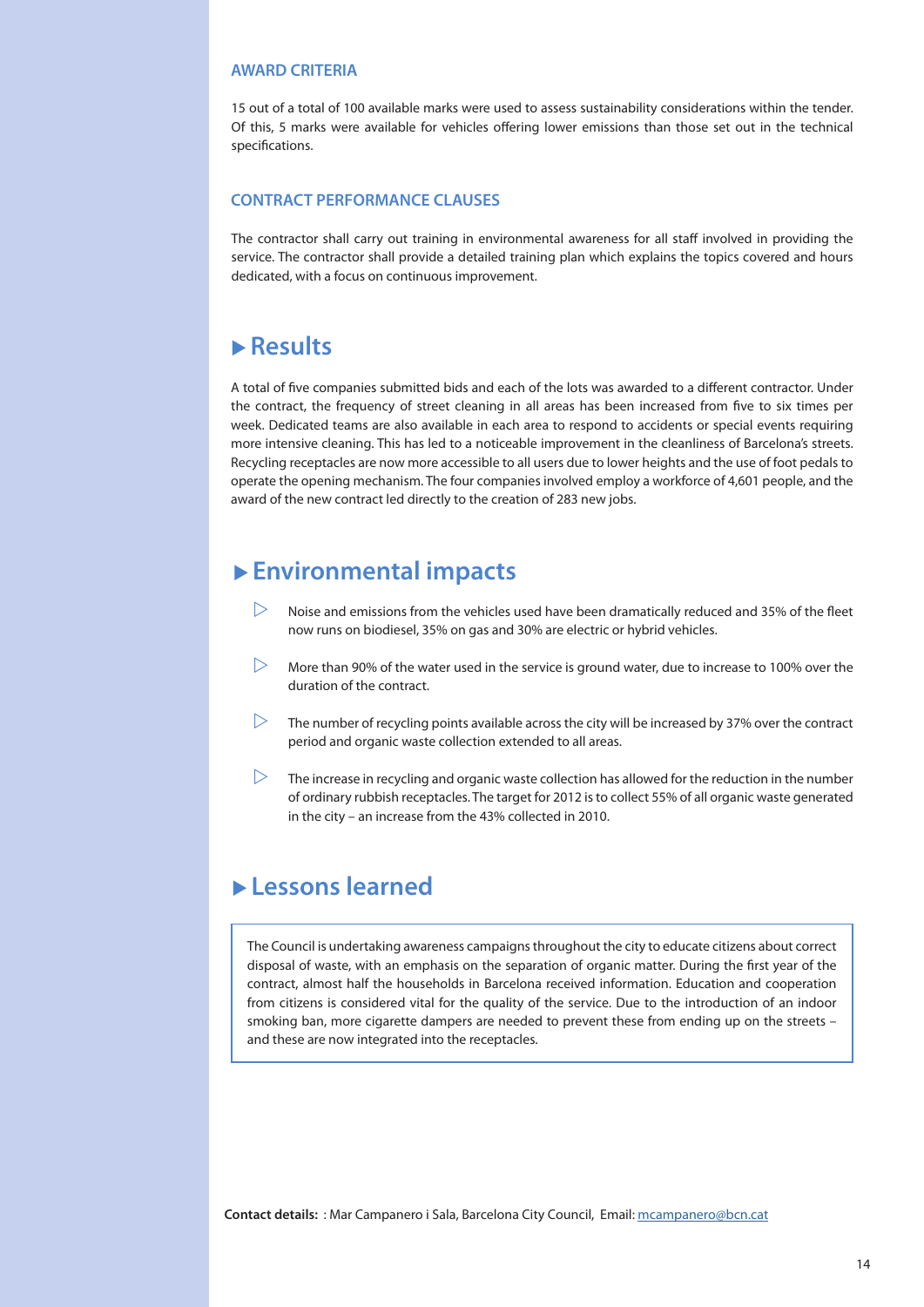# <span id="page-17-0"></span>**Centralised procurement of greener office supplies**

### Public Procurement and Supply and fuel is HUF 87.6 billion (€286.9 million). **Directorate General HUNGARY**

*The Public Procurement and Supply Directorate General conducts centralised public procurement procedures at national level for specific products and contracting authorities (e.g. national ministries). The Directorate has been able to generate savings by establishing framework agreements which are relatively large in volume and value, covering periods ranging from one to four years.* 

*Around 1,000 public authorities in Hungary purchase through the Directorate, which in some cases is mandatory. The introduction of green criteria into the frameworks was seen as a major opportunity to reduce the environmental impact of public procurement in Hungary.*

GOOD PRACTICES

# ▶ Procurement objectives

The Directorate has now been applying GPP criteria in public tenders for several years. Green criteria are used to define the subject matter and technical specifications, the selection and award criteria and the contract clauses. The Directorate informs public authorities about the products and their advantages through its [website](http://www.kozbeszerzes.gov.hu/portal/), emphasising their environmental aspects.

Between 2010 and 2011, 12 centralised public procurement procedures were conducted where GPP criteria were applied. The total value of these contracts, which relate to information technology, office supplies, paper products, vehicles

# **► Criteria used**

One of the frameworks in which GPP criteria were applied relates to office paper and supplies. For the supply of office paper, it was mandatory to submit at least one green product. For other products, suppliers had the option to submit a green product, which would then be evaluated for inclusion in the framework.

### **TECHNICAL SPECIFICATIONS**

### **PAPER**



- $\triangleright$  Tenderers must include an offer for the supply of office paper, envelopes and paper arch files made from 100% recycled fibres.
	- The ecological criteria of the EU Ecolabel or other type I eco-labels directly related to paper production (and not the management practices of the factory) must be met. This includes the requirement that paper be elemental chlorine free (ECF) or totally chlorine free (TCF).

### **VERIFICATION**

All products carrying the EU Ecolabel will be deemed to comply. Other Type I eco-labels will also be accepted, as will any other appropriate means of proof such as a technical dossier of the manufacturer or a test report from a recognised body.

# u **Results**

The estimated value of the framework agreement for office supplies is 4.4 billion HUF (€14.5 million) over 18 months. The framework entered into force on 31 January 2011, and public authorities have bought 980 million HUF (€3.2 million) worth of products since then. Nearly 16% of this total expenditure was on green products. Including green products has not affected the procedures directly or increased administrative burdens. It also did not narrow the competition, because there are many green products available on the market already.

When setting the requirements, the Directorate considered the market availability of the products, to ensure that suppliers would be able to include these in their tenders. In addition to paper, suppliers submitted offers of green alternatives for a range of products such as pens, post-its and glues. These are now included in the framework and can be ordered by public authorities.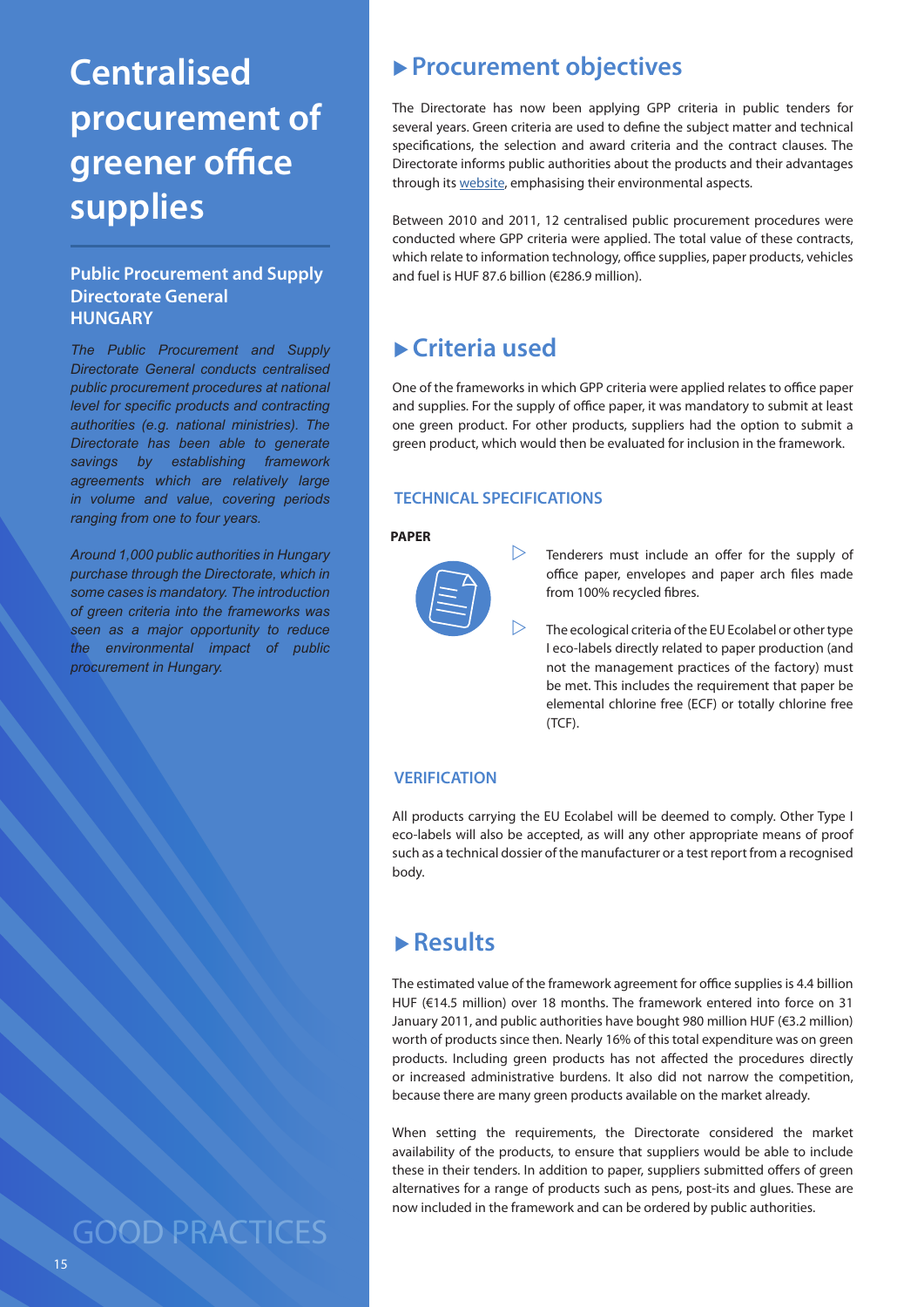# u **Environmental impacts**

The production of virgin paper fibres can contribute to the global shrinking of forested areas and the associated loss of biodiversity, as not all forests are managed in a legal and sustainable manner. The purchase of 100% recycled paper addresses these impacts by reducing the volume of virgin pulp required. In addition, where post-consumer recycled fibre is used, the amount of water and energy required during the production process is significantly reduced.





Chlorine compounds used in the bleaching process for paper can react with existing organic substances in water, creating compounds which may be toxic and are poorly degradable in the aquatic environment. In order to avoid the production of such compounds, the bleaching process should be totally chlorine free (TCF) or elemental chlorine free (ECF).

# u **Lessons learned**

The aim of centralised purchasing is to set an example for the whole public administration and other stakeholders active in the market as well. If other contracting authorities also procured green products, the proportion of environmentally friendly products and the demand for them would increase. This would allow production capacity and supply chains to be oriented towards renewable and recycled materials.

The Directorate is continuously monitoring the performance of the framework, and developing its criteria based on the experiences noted. This includes monitoring the proportion of green products in the total purchases, in order to set higher targets for the next procedure. The number and value of green products and services purchased within the centralised public procurement system have been increasing steadily. The Directorate also follows the activities of other EU contracting authorities in order to note effective methods for GPP and apply best practices.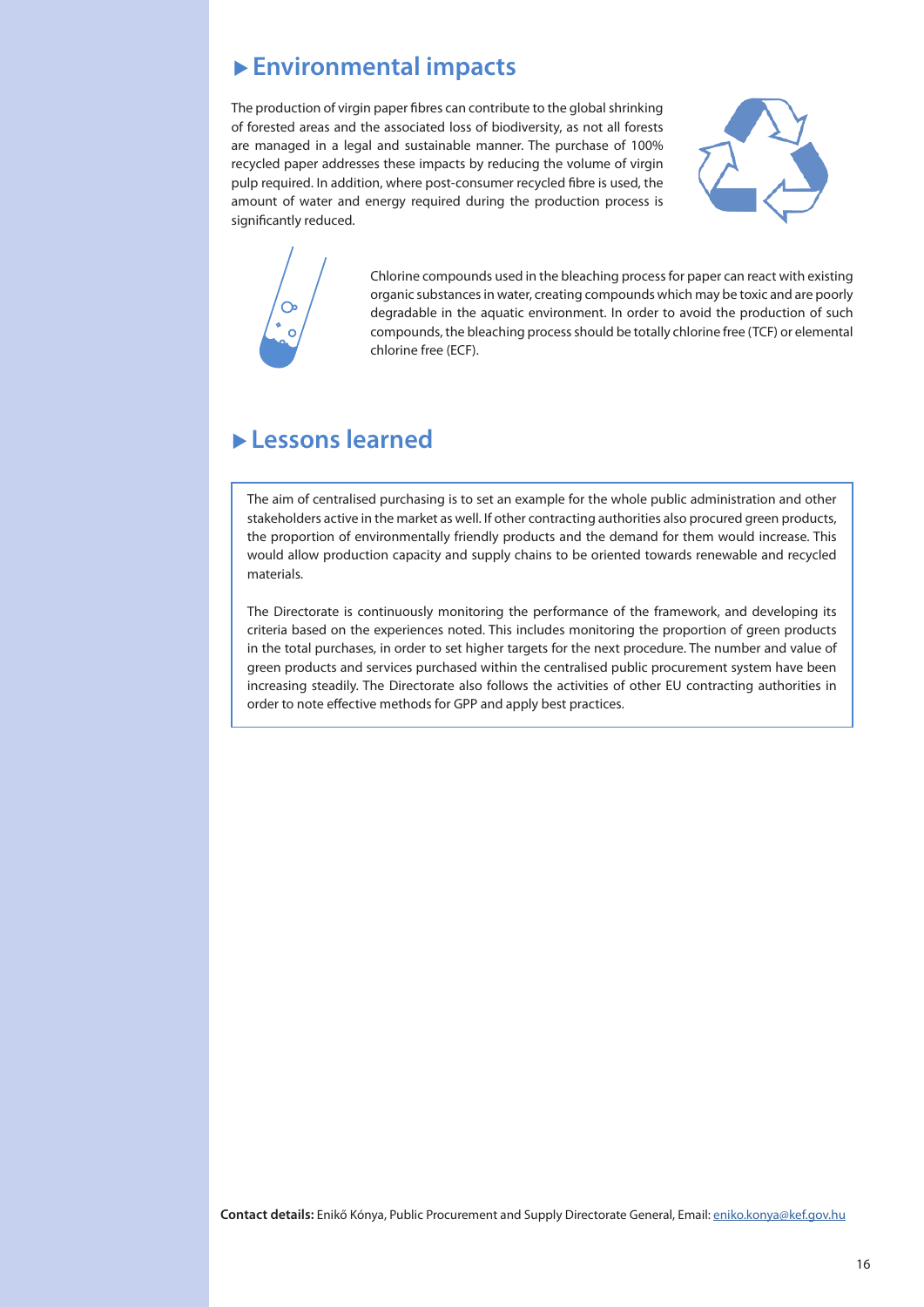# <span id="page-19-0"></span>**Sustainable uniforms for the French Navy**

### **Ministry of Defence FRANCE**

*In 2010 a pilot procurement was launched, with sustainability criteria included in both the technical specifications and award criteria. The weighting of 20% in the award scheme for sustainability considerations was the highest applied by a French public body in the purchase of clothing.* 

*The results of this pilot procurement have indicated that it is possible to include comprehensive environmental and social requirements in this type of tender. Further work with suppliers, other purchasers and external auditors can help promote this approach.* **TEXTILES**

# ▶ Procurement objectives

The Ministry of Defence procures a broad range of equipment and supplies for the French Navy, Army and Air Force. It is responsible for clothing 240,000 people and its annual expenditure in this category amounts to some €170 million.

As a major purchaser in the clothing sector, the Ministry saw the opportunity to promote its objectives in the field of sustainable development by introducing procurement criteria targeting environmental and social impacts along the clothing production line. On the basis of the initial results, the Ministry is preparing a new tender which will be even more ambitious in terms of scope and inclusion of sustainable development criteria.

# **► Criteria used**

A notice was published in the Official Journal in April 2010 to establish a singleoperator framework agreement. The framework was divided into two lots for the supply of between 36 000 and 150 000 cotton knit jerseys over a period of three years.

### **TECHNICAL SPECIFICATIONS**



**Lot 1: Supply of industry standard blue cotton jerseys** Toxicity: hazardous substances must not be used in the production process or present in the final product in amounts above the below thresholds:

- $\triangleright$  Aromatic amines in azo dyes < 30ppm
- $\triangleright$  Azo dyes <1000 ppm
- $\triangleright$  Cadmium (in polymer coating) <100 ppm
- $\triangleright$  Formaldehyde (cas : 50-00-0) < 75 ppm
- $\triangleright$  pH range: 4.5 < pH < 7.5

### **Lot 2: Supply of organic blue cotton jerseys**

- $\triangleright$  Cotton must be produced by an organic method of agriculture which conforms with [Council Regulation No. 834/2007 of 28.6.2007.](http://ec.europa.eu/agriculture/organic/eu-policy/legislation_en)
- $\triangleright$  Toxicity: hazardous substances must not be used in the production process or present in the final product (as Lot 1)
- $\triangleright$  pH range: 4.5 < pH < 7.5

### **VERIFICATION**

The [Oeko-Tex label](https://www.oeko-tex.com/OekoTex100_PUBLIC/index_portal.asp) will be accepted as evidence of conformity with the requirements regarding hazardous substances, as will test results from an accredited laboratory or other equivalent forms of evidence. For Lot 2 the [EU](http://ec.europa.eu/environment/ecolabel/products-groups-and-criteria.html)  [Ecolabel](http://ec.europa.eu/environment/ecolabel/products-groups-and-criteria.html) will be accepted as will other equivalent forms of evidence.

### **AWARD CRITERIA**

- Technical quality 45%
- $\triangleright$  Price 35%
- Sustainable development 20%

The criterion of sustainable development was divided into two sub-criteria, relating to i) control of substances used in production and ii) environmental management along the entire supply chain for the products being purchased. Bidders were assessed on the basis of the evidence submitted of their action on

GOOD PRACTICES these two points.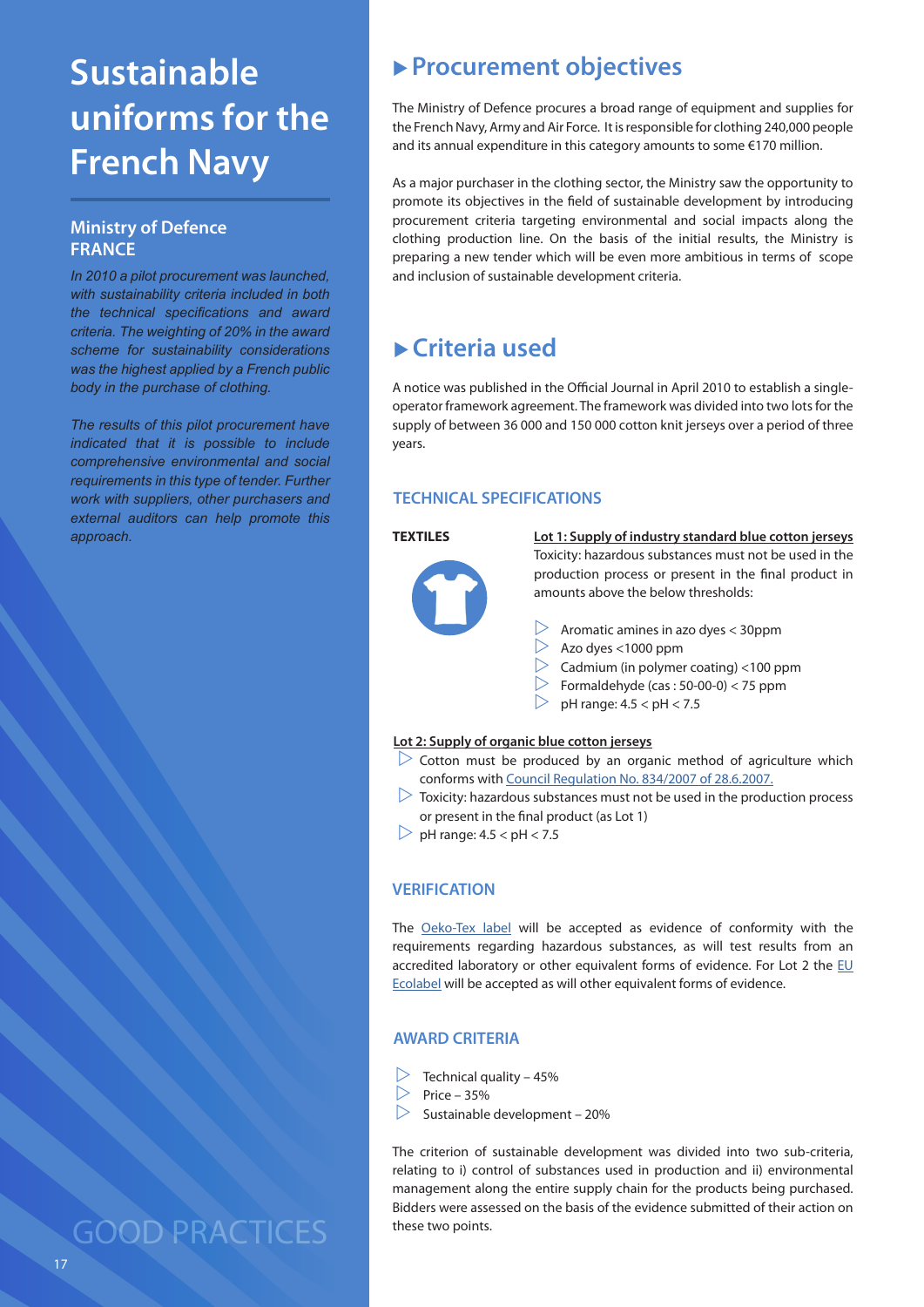### **AWARD CRITERIA**

The contractor and its subcontractors must comply with the eight core conventions of the [International](http://www.ilo.org/global/standards/lang--en/index.htm)  [Labour Organisation](http://www.ilo.org/global/standards/lang--en/index.htm). Within four months of award of contract, and on each renewal, the contractor must provide a report detailing how 11 criteria based on social requirements of the [SA 8000 standard](http://www.sa-intl.org/index.cfm?fuseaction=Page.ViewPage&PageID=937) are being met. A checklist of these requirements is included in an annex to the contract. Noncompliance with these provisions will result in penalties and/or termination of the contract.

# u **Results**

In previous tender procedures, a weighting of 60% had been given to technical quality and 40% to price. Due to the homogeneity in the quality of offers received, this meant that in practice price was the deciding factor. The introduction of 20% of the marks for sustainability considerations thus changed the basis for competition amongst suppliers. 28 suppliers requested the tender documents and two bids were received for each of the two lots.

In terms of cost, the price of conventional cotton (Lot 1) was 2% lower than previous tenders while the cost for organic cotton was 22% higher than the conventional cotton. To verify compliance with the contract performance clauses, the Ministry relies upon the services of a firm specialising in social auditing

# u **Environmental impacts**

The main environmental impacts addressed in this tender are the use of toxic and hazardous substances in the production process for textiles. The production of non-organic cotton is an intensive agricultural process, with the use of pesticides and mineral fertilisers affecting soil and water quality and biodiversity, as well as generating greenhouse gas (GHG) emissions. The inappropriate use of certain substances involved in the processing of fibres and final textile products (such as dyes and flame retardants) can degrade air, soil and water quality. These substances can also have a negative impact on the occupational health of users where they remain as residues in the textiles.

### u **Lessons learned**

The 2006 French public procurement code calls for the integration of sustainable development principles into public contracts. The purchase of clothing was one of the areas prioritised in 2009, with environmental, social and traceability considerations to be addressed. The pilot has demonstrated the possibility of doing this, however some elements will be given greater attention in future tenders. In particular:

- Expectations regarding the reduction of waste in the finishing process will be clarified
- • Maximum thresholds for toxicity will be specified, with the relevant period and unit of measurement
- Evidence of the treatment process for hazardous waste will be requested
- For screen-printed garments, the absence of cadmium should be established
- Traceability of raw materials through production process: each site should be specified

A survey of the suppliers who requested the documents but did not submit a tender was carried out, which found that the relatively low price of cotton was in some cases not considered to merit investment in a sustainable supply chain. However, it is hoped that the continued practice of giving sustainable development a high weighting in tender evaluation will help encourage more suppliers to make this investment.

**Contact details:** Olivier de Miras, French Ministry of Defence, Email: [olivier.de-miras@defense.gouv.fr](mailto:olivier.de-miras@defense.gouv.fr)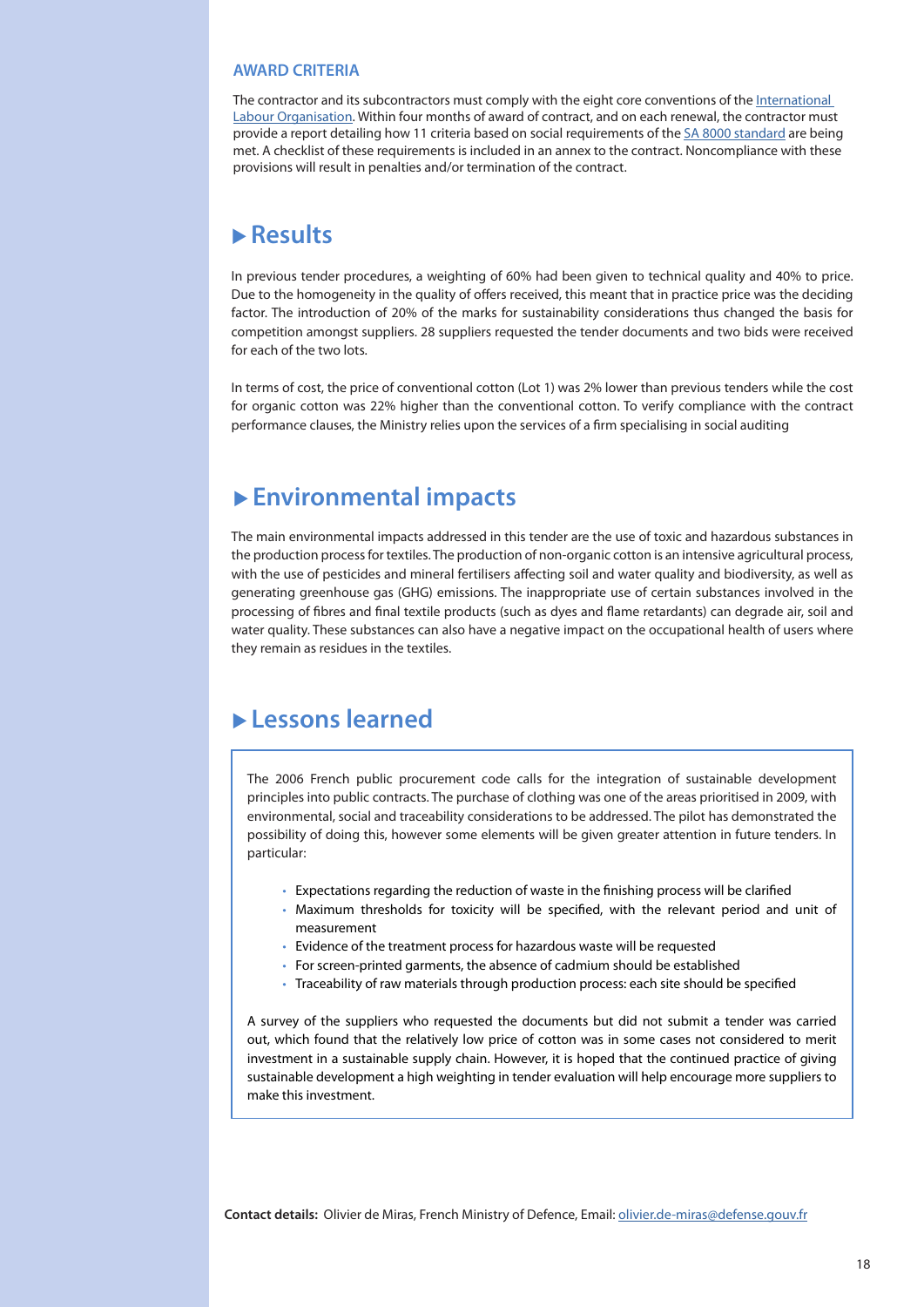# <span id="page-21-0"></span>**Green Electricity and Vehicles**

### **National Public Procurement Agency SLOVENIA**

*Slovenia's National Action Plan on GPP covers the period 2009-2012. It sets a target for 50% of all procurement by central government authorities in eight product groups to include GPP criteria by 2012. For electricity, the target is 100% green procurement, reflecting the availability of hydroelectric and biomass (wood) energy sources. The strategy also includes training on GPP, pilot projects and assisting public authorities in attaining third-party certified environmental management systems.* 

# ▶ Procurement objectives

The Public Procurement Agency in Slovenia was established in 2010 and went into operation in January 2011. It is responsible for carrying out joint procurements for Slovenian public authorities for a number of product and service groups. As part of its mandate, the Agency implements GPP criteria in its procurement of electricity, paper, office IT equipment and vehicles.

 This builds upon the work done by the Ministry of Public Administration to introduce GPP as part of central purchasing in Slovenia. The Agency currently purchases on behalf of about 130 authorities across the public sector.

# **► Criteria used**

#### **SUPPLY OF ELECTRICITY**



**Technical Specifications:** At least 30% of the electricity supplied must be produced from renewable sources or cogeneration of heat and electricity with high efficiency (defined as "green electricity").

**Award Criteria:** Most economically advantageous tender in terms of:

- $\triangleright$  Price: 96.1 points
- $\triangleright$  Percentage of green electricity offered above minimum: 3.9 points (Each additional percentage of green electricity above the minimum 30% means 0,15 points)

**Verification/Contract performance clauses:** For the purpose of evaluating compliance with the specifications and award criteria regarding the supply of green electricity, a declaration from the supplier is required. Guarantees of Origin will be required 12 months after the entry into force of the contract, to establish that the percentage of green electricity has been delivered.

### **SERVICE VEHICLES**



**Technical Specifications (For all Lots except cargo vans):**  FAll vehicles must meet the EURO 5 emissions standard or equivalent. Maximum CO2 emissions range from 115 g/km for small cars to 180 g/km for mini-buses.

**Award Criteria:** Most economically advantageous tender in terms of:

- $\triangleright$  Operational lifetime costs\*: 81 points
- $\triangleright$  Service network: 5 points
- $\triangleright$  Safety and environmental equipment: 4 points
- $\triangleright$  Gear shift indicator: 1 point
- $\triangleright$  Warranty period: 4 points
- $\triangleright$  Delivery time: 3 points
- $\triangleright$  Tyre pressure monitor: 2 points

\* Operational lifetime costs are calculated applying the following formula:

[Expected lifetime mileage ( = 200 000 km) x [(Energy needed per km in MJ x price of Energy per MJ) + (emissions of CO2 kg/km x 0,03 EUR/kg ) + (emissions of NO2 g/km x 0,001 EUR/g) + (particulate matter g/km x 0,087 g/km)]

The energy content of fuels, in accordance with the [Clean Vehicles Directive \(2009/33/EC\)](http://eur-lex.europa.eu/LexUriServ/LexUriServ.do?uri=CELEX:32009L0033:EN:NOT) were taken as 36 MJ/litre for diesel and 32 MJ/litre for petrol.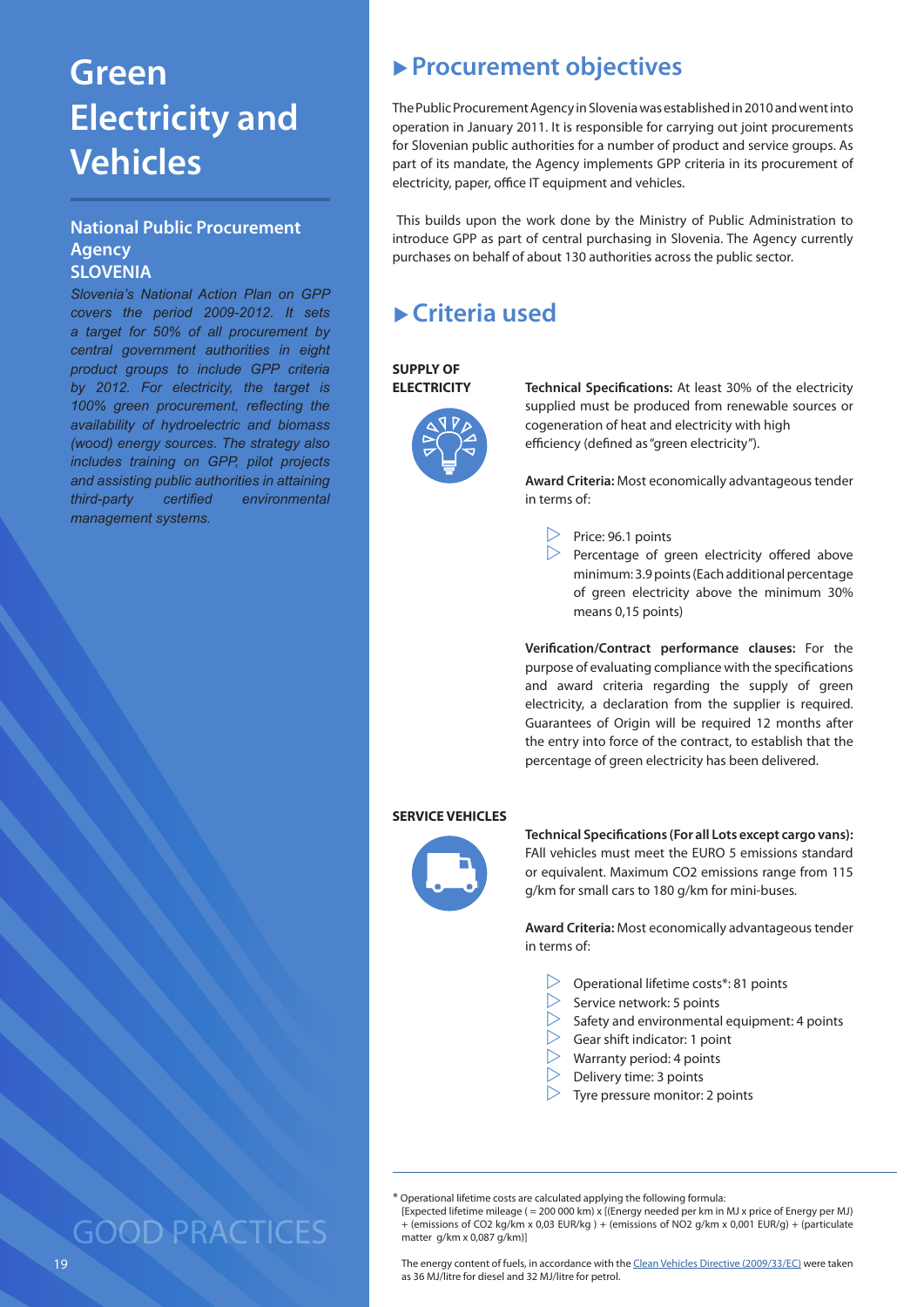#### **Supply of electricity:**

This tender was conducted on behalf of over 120 public authorities. The estimated annual consumption of electricity was about 35.500.000 kWh. All five bidders offered at least the required percentage of "green electricity", two of them offered 60% "green electricity" and one of these two was selected as the winning bidder.

#### **Supply of vehicles:**

Applying operational Life-Cycle Costing (LCC) as a part of award criteria on one hand, and setting requirements for maximum levels of CO2 released on the other, has led contractors to submit offers for vehicles with lower CO2 emissions. The outcome of taking CO2emissions and other pollutants into consideration can be seen by comparing the emissions of the vehicles tendered the previous year. The decrease in emissions varied from 3g/km to 45 g/km per vehicle, depending on the Lot

# u **Environmental impacts**

Electricity generation based on fossil fuels is associated with high CO2 emissions. The use of renewable energies in the electricity sector is one of the most effective measures for achieving climate protection goals, in addition to reducing electricity consumption levels. [Cogeneration](http://europa.eu/legislation_summaries/energy/energy_efficiency/l27021_en.htm) (combined heat and power) can also be an environmentally preferable way to deliver electricity, particularly where criteria related to the efficiency of generation are applied. [Directive 2004/8/EC](http://eur-lex.europa.eu/LexUriServ/LexUriServ.do?uri=CELEX:32004L0008:EN:NOT) and [Decision 2007/74/EC](http://eur-lex.europa.eu/LexUriServ/LexUriServ.do?uri=CELEX:32007D0074:EN:NOT) provide a common framework for assessing the efficiency of cogeneration.

Road transport vehicles are responsible for 26% of EU final energy consumption and 24% of CO2 emissions. Urban areas in particular suffer from the resulting local air and noise pollution. It is imperative to further the development and deployment of new and better environmental technologies for public vehicles as part of the solution to these issues. The Clean Vehicles Directive provides a common methodology for taking greenhouse gas emissions and energy consumption into account in the procurement of road transport vehicles. Further information is available from the website of [DG Mobility and Transport](http://ec.europa.eu/transport/urban/vehicles/directive/directive_en.htm) and the [Clean](http://www.cleanvehicle.eu/)  [Vehicle Portal](http://www.cleanvehicle.eu/).

# u **Lessons learned**

When administering contracts, it's necessary to foster competitiveness among contractors to deliver good economic and environmental performance. High priority should be given to surveying the market and ensuring that the procurer has up-to date information in order to set and achieve appropriate standards.

On 8 December 2011 the Government of the Republic of Slovenia adopted a [Decree](http://www.uradni-list.si/_pdf/2011/Ur/u2011102.pdf) on Green Public Procurement, which will aid all contracting entities when launching a contract award procedure. The Decree stipulates that for 11 product and service groups, public buyers will have to consider minimum and extra environmental requirements, as well as award criteria. It identifies a number of statements or declarations which can serve as proof of these requirements.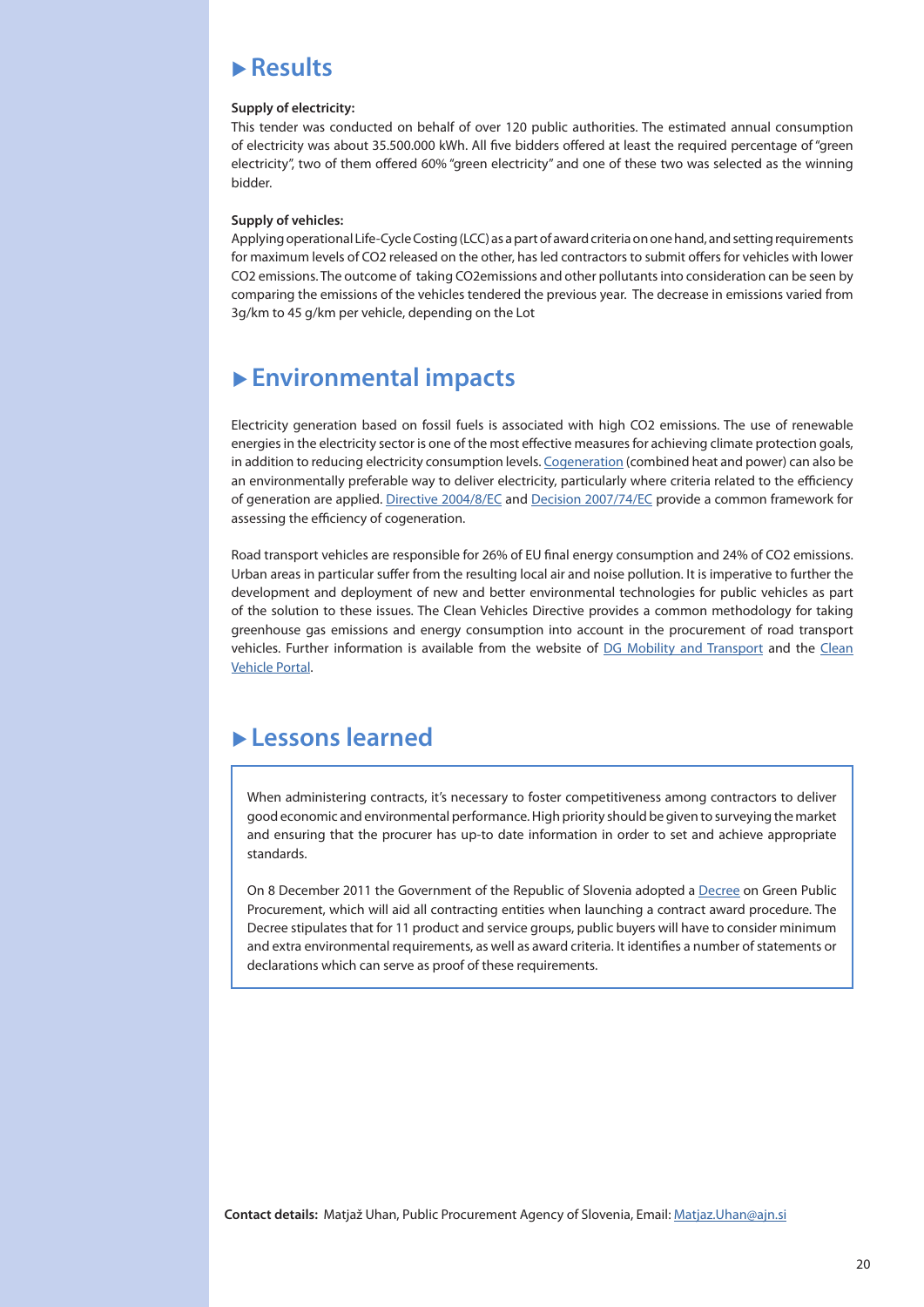# <span id="page-23-0"></span>**Sustainable school meals**

### **East Ayrshire Council SCOTLAND**

*The [Hungry for Success](http://www.scotland.gov.uk/Publications/2003/02/16273/17566) initiative aimed to promote healthy eating in Scotland's schools through improved nutritional standards and a more integrated approach to school meals as part of the learning experience. East Ayrshire was one of the first councils in the UK to change its procurement practices to reflect the Soil Association's [guidelines on sustainable](http://www.foodforlife.org.uk/)  [food](http://www.foodforlife.org.uk/).* 

*This focuses on reducing processed food, organic agriculture, using fresh ingredients and implementing nutritional standards and education programmes for schoolchildren. The Council has also taken steps to green other contracts, as set out in its [procurement strategy.](http://www.east-ayrshire.gov.uk/Resources/PDF/P/ProcurementStrategy.pdf)*

# **Procurement objectives**

East Ayrshire Council is responsible for 44 primary and nine secondary schools, offering approximately 1.3m school meals per year. A contract was advertised in 2008 to cover the supply of food and beverages to 30 schools for a period of up to three years. The objectives were to transform the menus on offer to reduce reliance on processed food and ensure good nutritional standards. At the same time, reductions in packaging and a switch to organic produce were intended to reduce the environmental impact of school meals.

# u **Criteria used**

**The restricted procedure was used and the contract was divided into nine lots for the supply of meat, poultry, fish, fruit,** 

**vegetables, milk, eggs, cheese and dried/bottled goods.**

#### **SUPPLY OF FRESH/ ORGANIC FOOD**

**Technical Specifications:** Bidders are required to submit method statements detailing their approach to all aspects of supply, including:



- Organic certification
- $\triangleright$  Compliance with animal welfare standards (where relevant)
- $\triangleright$  HACCP systems or clear details of sourcing
- $\triangleright$  Production and transport arrangements

**Award Criteria:** Most economically advantageous tender in terms of:

- Net price 50 %<br>  $>$  Ahility to supply
- Ability to supply to deadline  $-15%$
- $\triangleright$  Quality and range of foods 15%
- $\triangleright$  Food handling arrangements and facilities 10%
- $>$  Use of resources 10%

The evaluation of 'use of resources' looked at the suppliers' proposals for reduction in environmental impacts; contribution to sustainable development and biodiversity; minimising packaging; minimising waste; recycling and composting; and higher than minimum animal welfare standards.

# u **Results**



Following selection of tenderers, the number of offers received ranged from one to four per lot. Although the number of tenderers were low in some categories the standard and level of commitment to higher quality standards and ethical and environmental improvement was evident. One successful bidder initially did not

have the required organic certification, but provided a commitment to do this and quickly adapted their supply chain and storage to meet the requirements.

The total value of all lots is approximately £400,000 (€480,000) per annum. Increased comparative costs were observed against alternative contracts that did not take the ethical and environmental requirements into account, however this has been mitigated partly by reviewing the menus and sales mix offered. It was also noted that the higher quality meat resulted in less being required in the menu and fewer off cuts of meat being wasted.



GOOD PRACTICES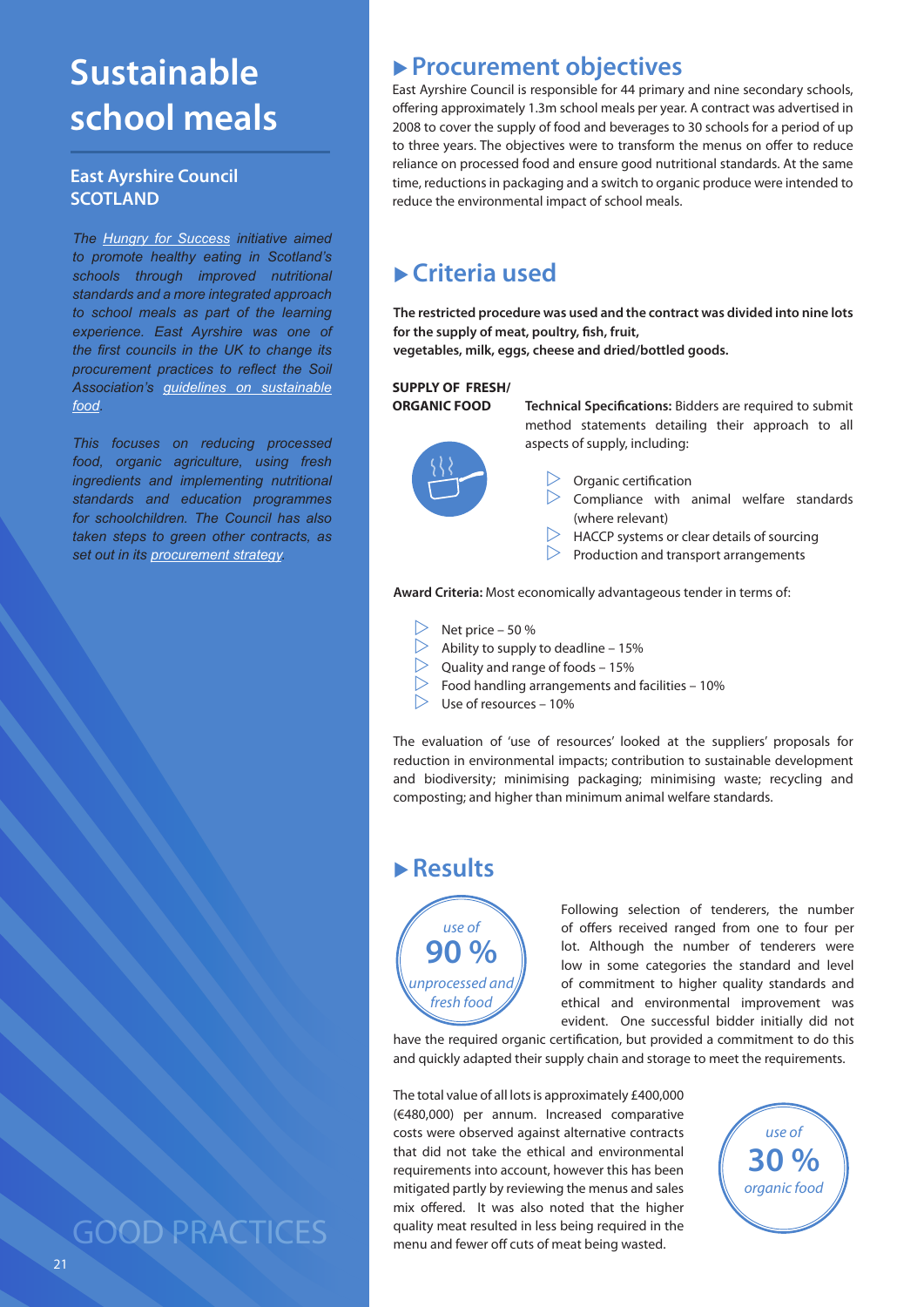Research also established that taking a wider perspective and examining the social return on investment identified that for every £1 spent through this approach brought up to £6 back to the local community through employment, environmental, health and social benefits. At least 70% is sourced locally, although this was not a requirement under the tender. The uptake of school meals has also increased since the introduction of the strategy – contrary to a national trend downwards.

# ▶ Environmental impacts

Food production has a massive impact in terms of greenhouse gas emissions, soil and water pollution, depletion of natural resources and biodiversity. The effects of industrial agriculture using pesticides and the production of meat in particular are carbon-intensive. Switching to organic agriculture, less processed food and minimising food waste can all help to reduce this burden. East Ayrshire's approach incorporated all these elements, and the food items used also have a shorter distance to travel. Independent research carried out by the Scottish Environment Protection Agency indicated that the CO2 emission savings associated with the change in food sourcing for one school alone amounts to 37.7 tonnes per annum.

# u **Lessons learned**

As the contract involved smaller, local producers and distributors the direct relationship allowed improved cooperation. With a narrow product list per supplier quality, consistency and reliability proved better. This was evident both at the individual school kitchen level and in overall contract management. Overall satisfaction levels were high and further improvements were implemented by suppliers following encouragement to work towards SALSA accreditation.

In 2011-2012 East Ayrshire is repeating the tender process. This will include greater discussions with a wider number of suppliers prior to tender on the strategy and the process. The tender criteria and aspects of the evaluation will be adapted to more clearly identify requirements and guidance provided by the Soil Association's Food for Life Standard. It will also aim to establish a further commitment to consider improvements and identify benefits through all aspects of farm to fork process with an emphasis on supporting educational, health and social outcomes.

 East Ayrshire participated in the Scottish Government's National Food and Drink Leadership Forum, leading to a policy on sustainable food procurement in hospitals, schools and prisons, which was approved with cross-party support in 2009. East Ayrshire was also the winner of an Association for Public Service Excellence award in 2011.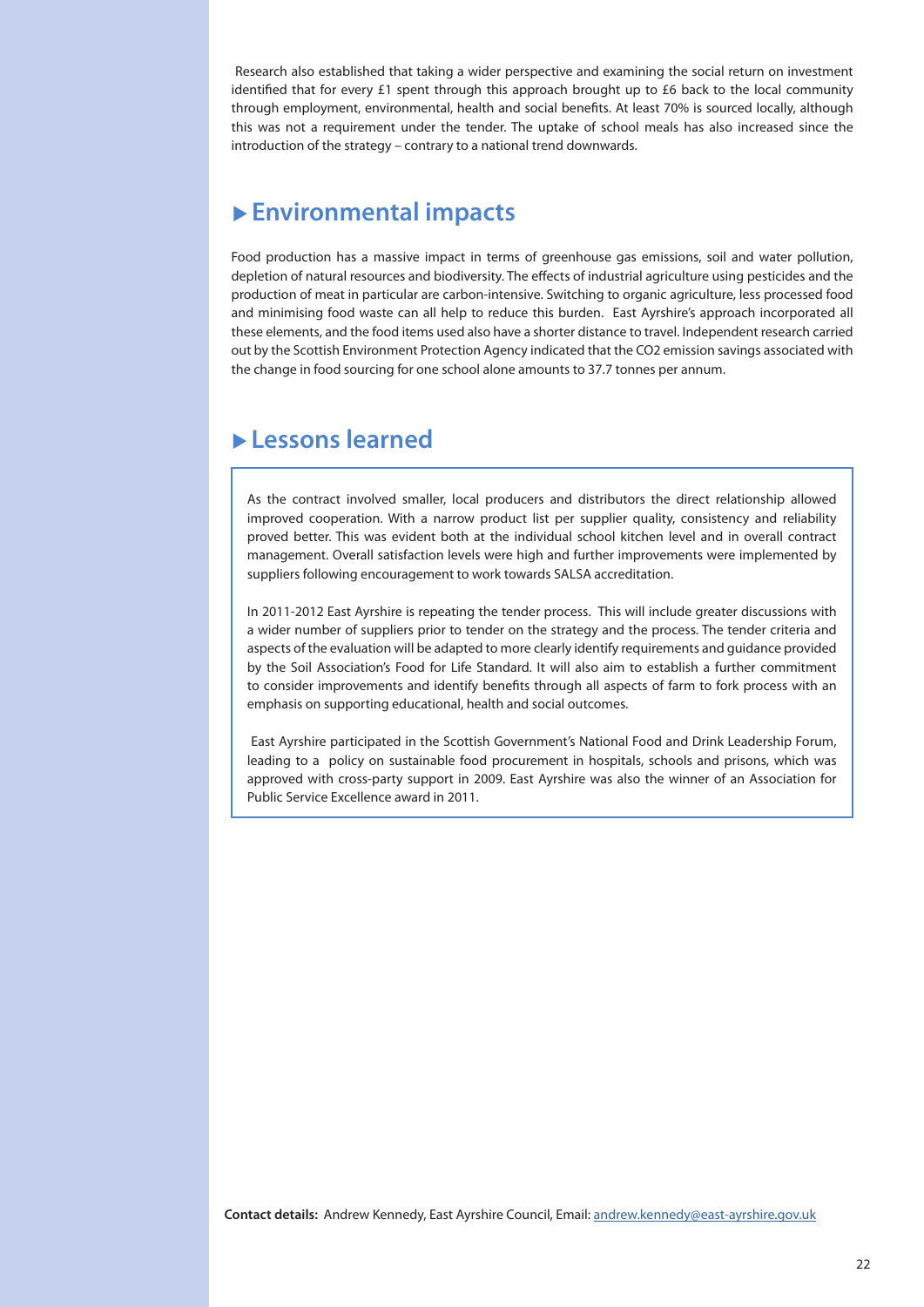# <span id="page-25-0"></span>**Cleaning products for schools**

### **Ville de Venelles FRANCE**

*Venelles is a town of about 8,100 inhabitants neighbouring Aix-en-Provence in France. Inspired by the mayor and supported by the City Council of Venelles, the town has developed a comprehensive GPP policy approach since 2007 for most municipal procurement projects.* 

*Venelles constantly seeks to further its activities in GPP and has achieved a high standard for an administration of its size. In 2011, Venelles was the winner of a competition on life-cycle costing in public procurement held as part of the [Euro](http://www.topten.eu/professional.html)  [Topten project](http://www.topten.eu/professional.html).*

# ▶ Procurement objectives

In 2011 Venelles tendered for cleaning products for its schools. There are two preschools and three elementary schools with a total of 700-800 pupils. In order to reduce risks for children and cleaning personnel, Venelles tendered for cleaning products with reduced impact on human health and the environment.

The tender included several requirements, referring both to eco-labels and other criteria, and asked for samples before awarding the contract. After testing the products under real-life conditions and considering the ideas of the cleaning personnel, a detailed analysis of the offers was done to decide on a supplier.

# u **Criteria used**

### **SELECTION CRITERIA**

Proof of technical and financial aptitude/suitability, references.

### **TECHNICAL SPECIFICATIONS**

#### **CLEANING PRODUCTS**



Suppliers must provide a technical dossier outlining the environmental characteristics of all products to be supplied under the contract, including details of their contents, biodegradability, packaging and how waste could be reduced in the execution of the contract. Samples of all products are to be provided.

### **AWARD CRITERIA**

Most economically advantageous tender:

**Price : 45%**

#### **Technical merit: 30%**

- 20% range and efficiency of products
- $\geq$  10% performance in sample test

### **Environmental performance: 20%**

- $\triangleright$  Environmental impact of products (marks will be awarded to products which are 100% biodegradable and solvent-free)
- $\triangleright$  Environmentally friendly packaging: refillable containers and paper packaging meeting the criteria underlying eco-labels such as FSC , PEFC or equivalent

**Delivery Time: 5%**

### **VERIFICATION**

Products bearing the EU Ecolabel or equivalent will be awarded marks, other appropriate evidence such as a data from the manufacturer will also be accepted (information may be based on REACH).

GOOD PRACTICES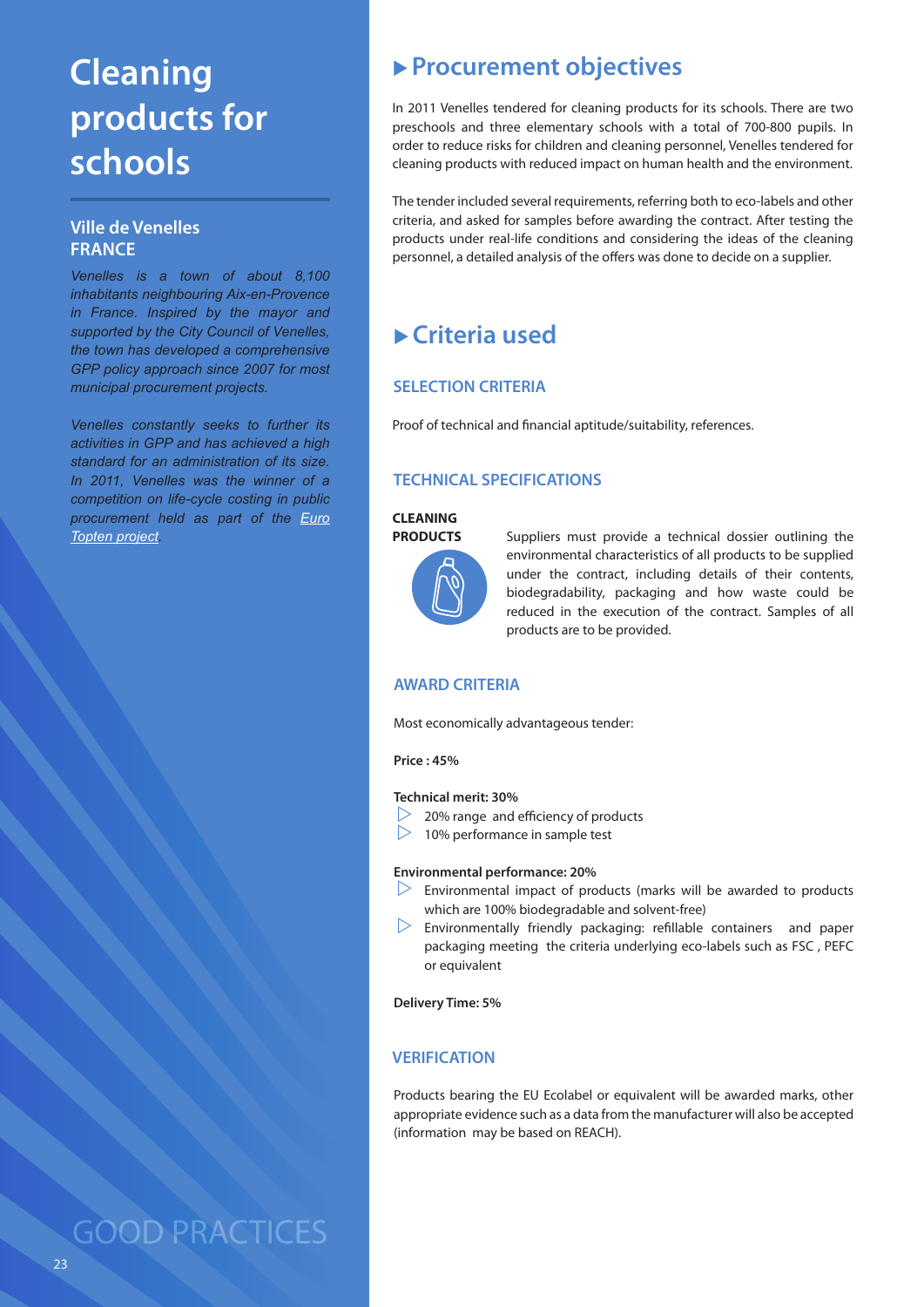Seven offers ranging from €8,100–€21,600 were received. The successful tenderer presented the most competitive offer and achieved at the same time the highest level in environmental performance (17/20 points) and satisfaction during the sample test (8.9/10).

Eight out of twelve products carry an eco-label, with no product containing substances known as hazardous. Most products are solvent free or have a very low solvent content. Biodegradability for ecological alternatives is between 6-10 days. 96 percent of the products are available with refill packs and in environmentally friendly packaging such as paper or reusable canisters. The awarded supplier trains the city's cleaning personnel to save resources and reduce waste of cleaning products. Delivery time is two days with one designated contact person to be addressed in case of problems.



# u **Environmental impacts**

Together with the protection of cleaning personnel from hazardous substances and dangerous products in their working environment, a pivotal incentive for Venelles' environmentally conscious tender was to reduce risks to children in the preschools and elementary schools where the products are to be used. With the products meeting high environmental standards such as those prescribed by eco-labels, this goal can be achieved.

The lack of dangerous ingredients (such as solvents) and the high degree of biodegradability help to reduce the overall environmental impact. Ensuring the availability of refill packs allows a significant reduction in waste.

# u **Lessons learned**

This tender demonstrated that environmentally-friendly substitutes for all common cleaning products are available, without increasing the overall cost of the contract. Due to limited resources in the city's administration, monitoring will mostly depend on the products meeting the specifications set out in the tender. Overall, the City of Venelles is very satisfied with the tender process, the offers received and the resulting contract. This approach will be followed for future tenders.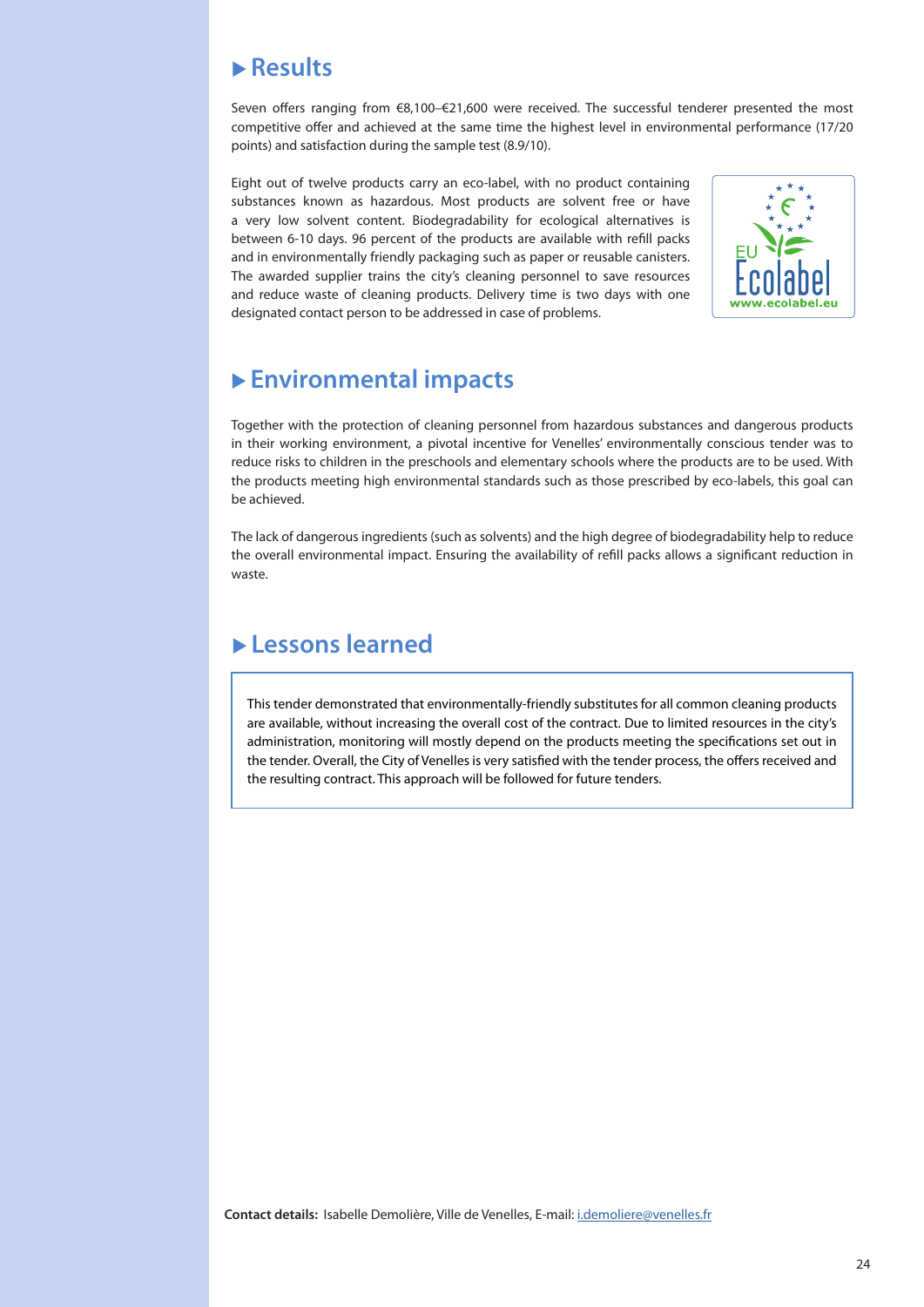# <span id="page-27-0"></span>**'Green' Primary School in Pembroke**

### **Foundation for Tomorrow's Schools MALTA**

*Construction of the government-run primary school in Pembroke (situated on Malta's north coast) began in March 2008 and was completed in September 2009, after which 266 school children began to use its facilities. The school was constructed on the site of a former army barracks occupying 9,000 square metres and built with a budget of €4.6 million.* 

▶ Procurement objectives

The Foundation for Tomorrow's Schools (FTS) is the national body in Malta responsible for schools. The primary school in Pembroke was a new build project and the goal was to construct the first energy self-sufficient school in Malta that relied only on solar and wind energy produced on site for electricity and warm water. The school, which is two storeys high, is fully accessible for students with special needs.

# **► Criteria used**

The FTS included the following criteria in the open public tendering process:

### **TECHNICAL CAPACITY**



# u **Lessons learned**

The construction design of the school provided an opportunity for the Maltese Government to minimise the impacts of future construction projects. Design and execution ensured that high environmental standards were met. This also facilitated transparency in procurement procedures. The main challenges were also encountered during the design phase namely: supplying the building with the energy generated on site, correctly tailoring and sizing the photovoltaic installation and setting up the wind turbine which was both laborious and required expert input.

25